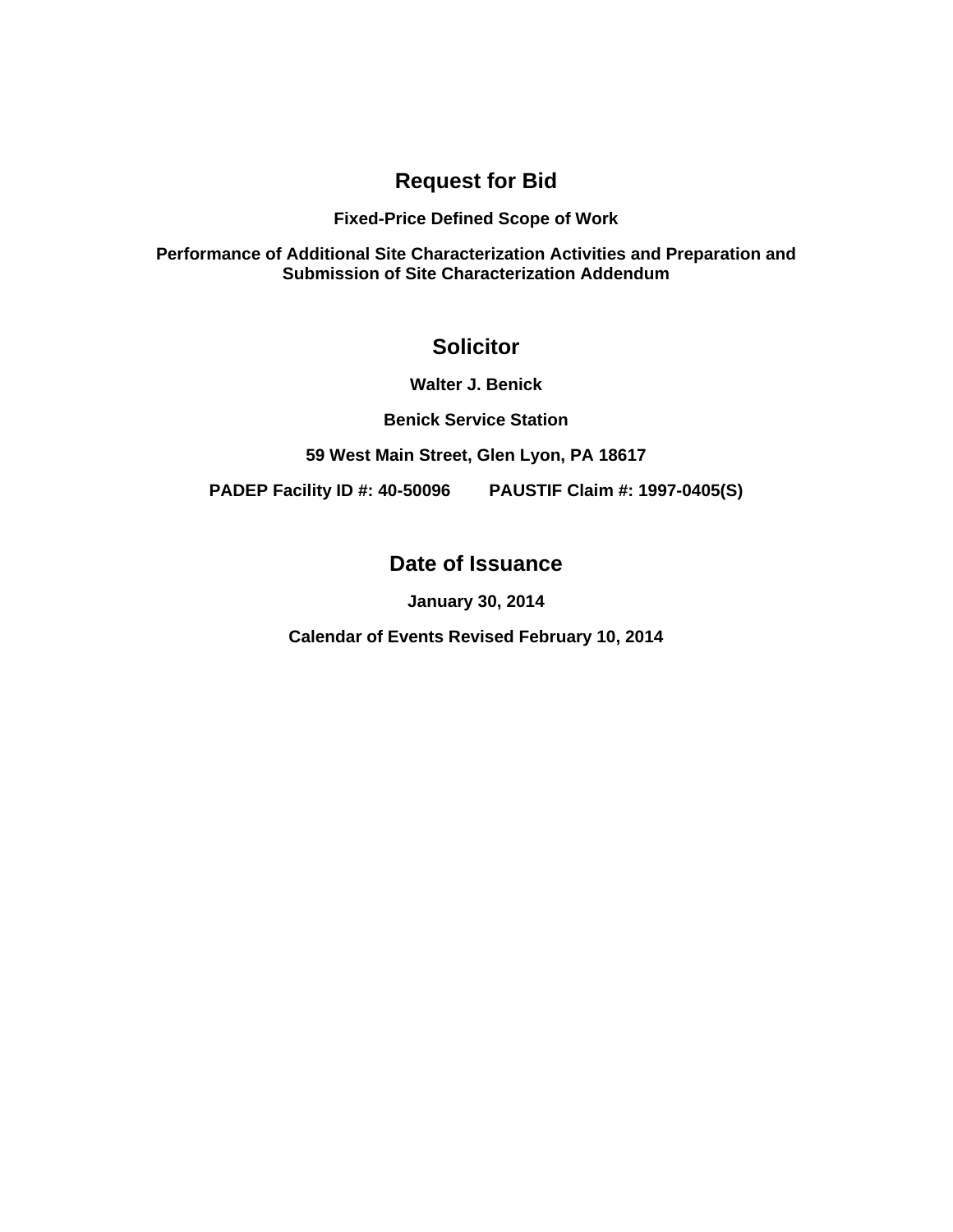# **Table of Contents**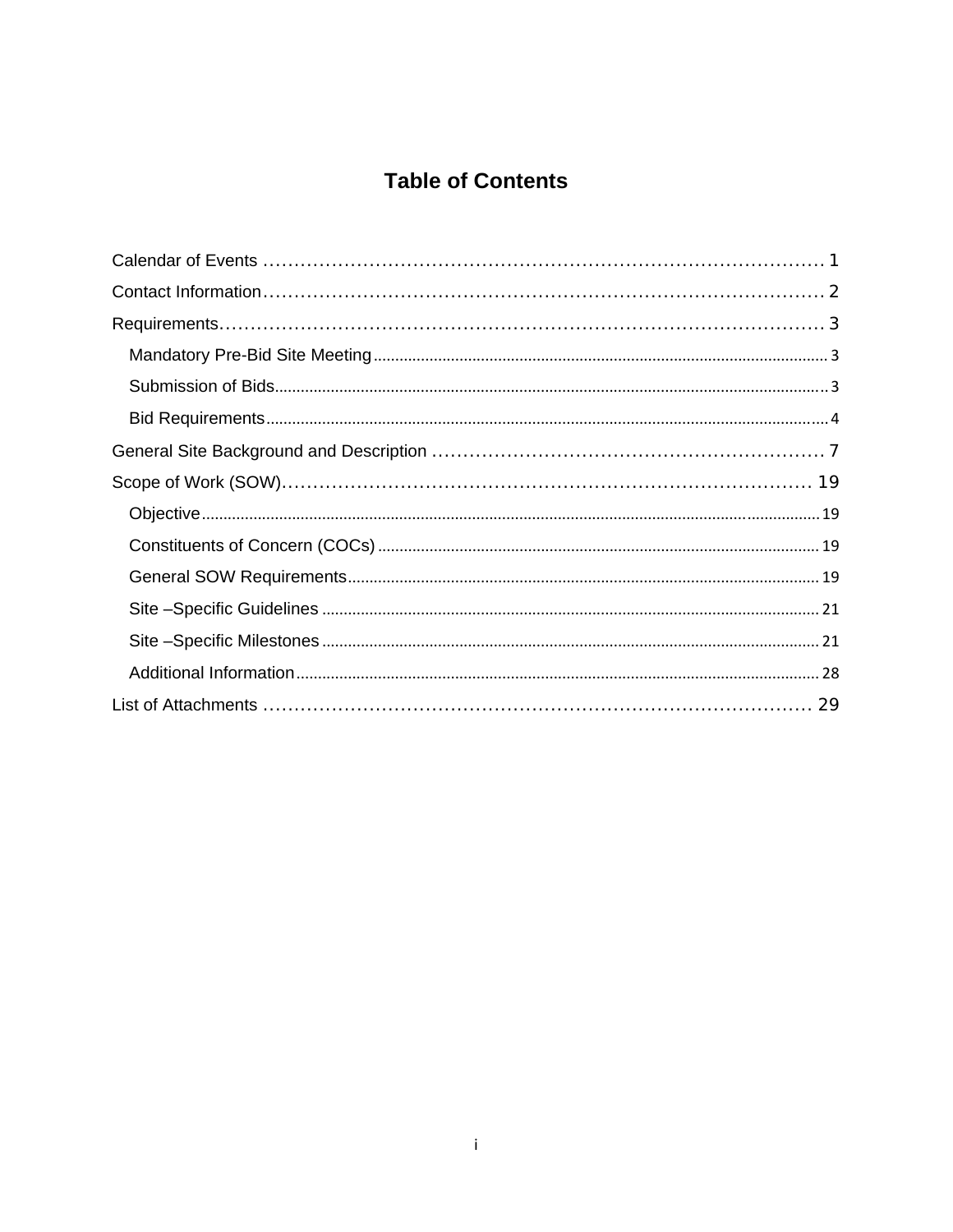The Pennsylvania Underground Storage Tank Indemnification Fund (PAUSTIF), on behalf of the claimant who hereafter is referred to as the Client or Solicitor, is providing this Request for Bid (RFB) to prepare and submit a bid to complete the Scope of Work (SOW) for the referenced site. The Solicitor is the current owner of the Site. PAUSTIF has determined that the claim reported by the Solicitor is eligible for coverage from the PAUSTIF subject to the applicable statutes and regulations. Reimbursement of Solicitor-approved, reasonable and necessary costs, not to exceed the claim aggregate limit, for the corrective action work described in this RFB will be provided by PAUSTIF. Solicitor is responsible to pay any applicable deductible and/or proration.

Each bid response will be considered individually and consistent with the evaluation process described in the PAUSTIF Competitive Bidding Fact Sheet, which can be downloaded from the PAUSTIF website http://www.insurance.pa.gov.

# **Calendar of Events**

| <b>Activity</b>                             | Date and Time            |
|---------------------------------------------|--------------------------|
| Notification of Intent to Attend Site Visit | March 5, 2014 by 5 p.m.  |
| <b>Mandatory Pre-Bid Site Visit</b>         | March 6, 2014 at 11 a.m. |
| Deadline to Submit Questions                | March 13, 2014 by 5 p.m. |
| <b>Bid Due Date and Time</b>                | March 20, 2014 by 3 p.m. |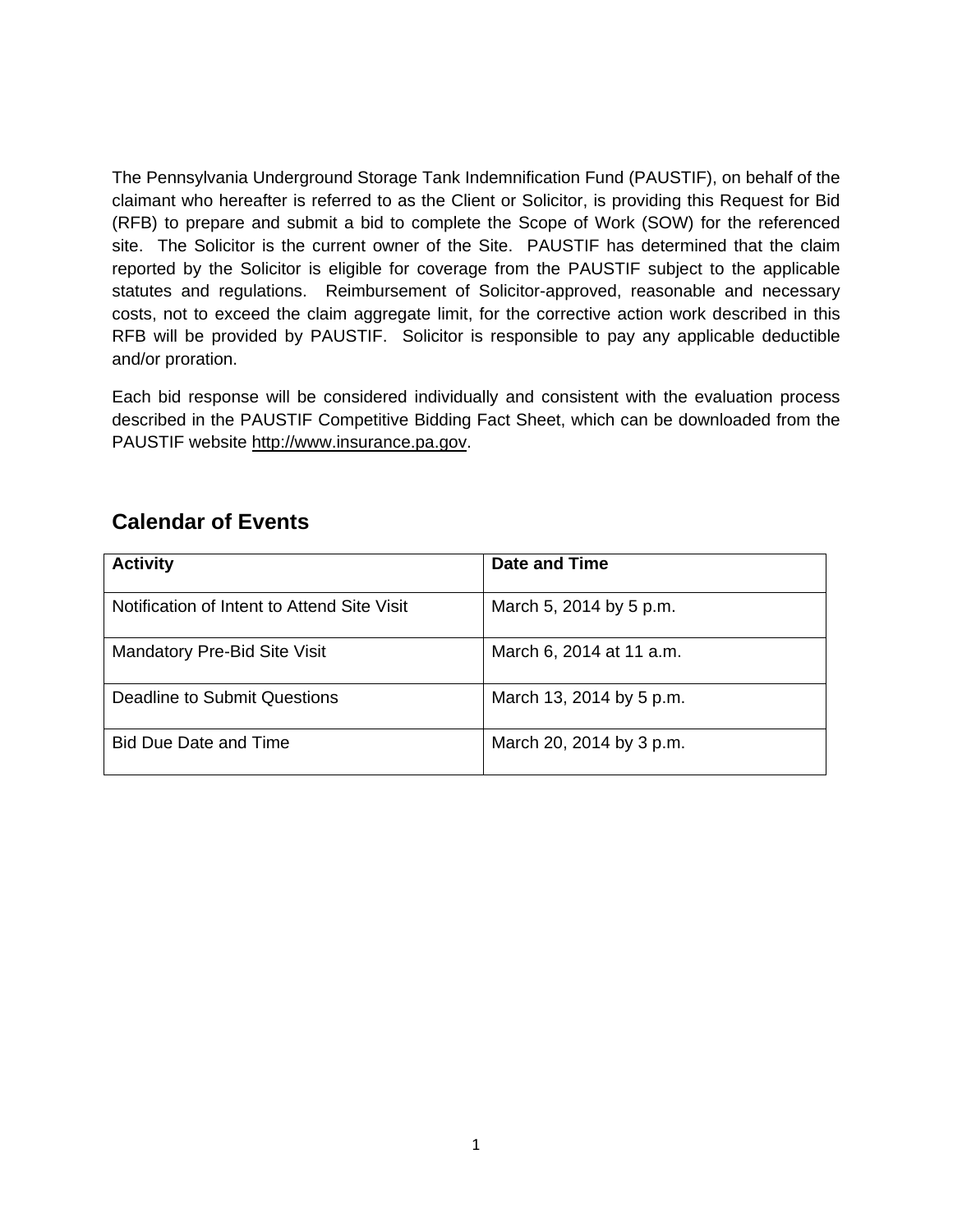## **Contact Information**

**Technical Contact Scott Morgan Groundwater Sciences Corp 2601 Market Place Street Suite 310 Harrisburg, PA 17110 Phone: (717) 909-8462 smorgan@groundwatersciences.com** 

All questions regarding this Request for Bid (RFB) and the subject site conditions must be directed via e-mail to the Technical Contact identified above with the understanding that all questions and answers will be provided to all bidders. The email subject line must be **"Benick Service Station PAUSTIF Claim # 1997-0405(S) – RFB QUESTION".** Bidders must neither contact nor discuss this RFB with the Solicitor, PAUSTIF, the Pennsylvania Department of Environmental Protection (PADEP), or ICF International (ICF) unless approved by the Technical Contact. Bidders may discuss this RFB with subcontractors and vendors to the extent required for preparing the bid response.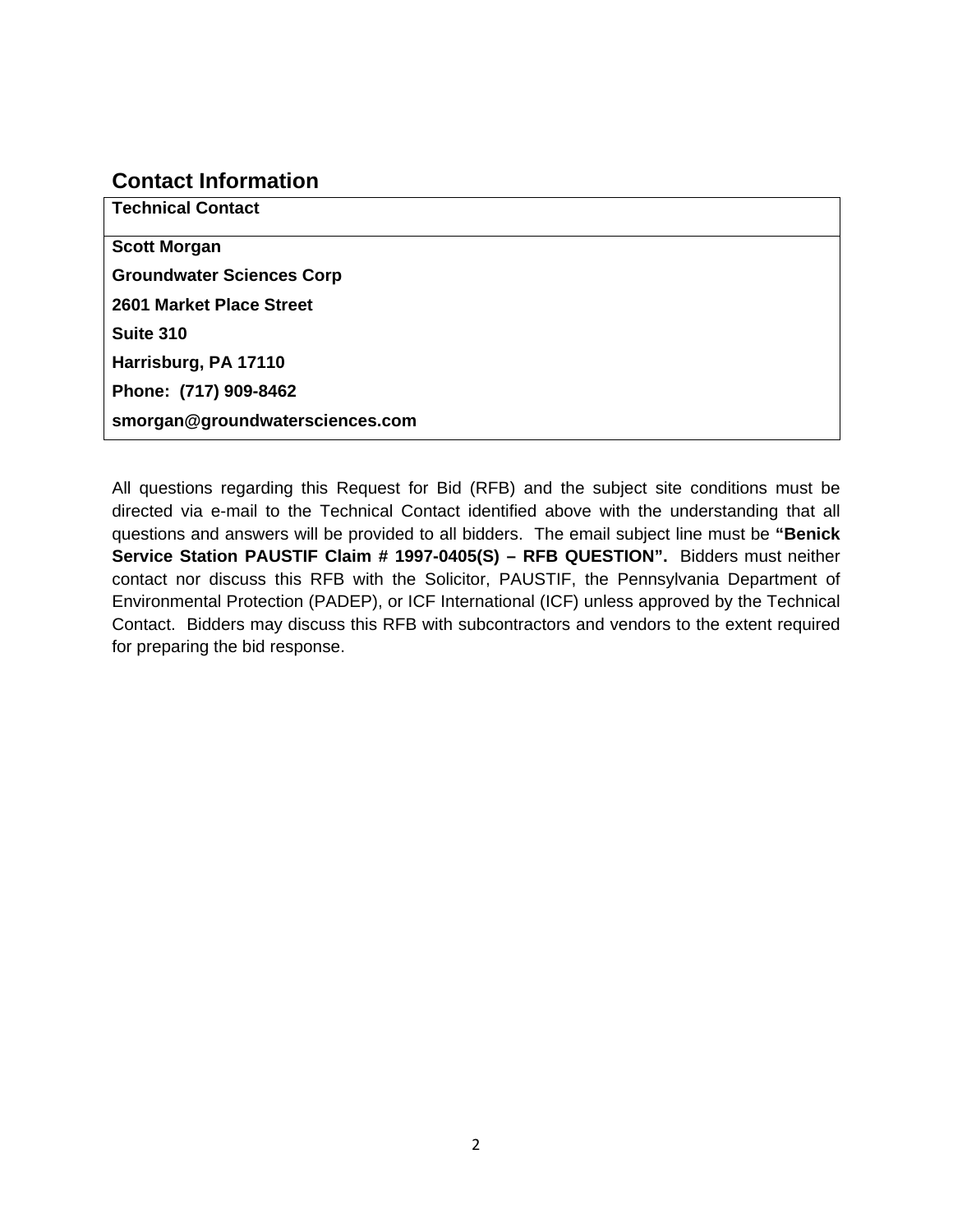## **Requirements**

### **Mandatory Pre-Bid Site Meeting**

The Solicitor, the Technical Contact, or their designee will hold a mandatory site visit on the date and time listed in the calendar of events. to conduct a site tour for one participant per bidding company. The Technical Contact may answer questions at the Site Meeting or may collect questions and respond via email. All questions and answers will be provided via email to all attendees. This meeting is mandatory for all bidders, no exceptions. This meeting will allow each bidding company to inspect the site and evaluate site conditions. **A notice of the bidder's intent to attend this meeting is requested to be provided to the Technical Contact via email by the date listed in the calendar of events with the subject "Benick Service Station PAUSTIF Claim # 1997-0405(S) – SITE MEETING ATTENDANCE NOTIFICATION".** The name and contact information of the company participant should be included in the body of the e-mail. Notification of intent to attend is appreciated; however, is it not required. Attendance at the Pre-Bid Site Meeting is mandatory.

### **Submission of Bids**

To be considered for selection, **one hard copy of the signed bid package and one electronic copy (one PDF file on a compact disk (CD) included with the hard copy) must be provided directly to the PAUSTIF's third party administrator, ICF, to the attention of the Contracts Administrator.** The Contracts Administrator will be responsible for opening the bids and providing copies to the Technical Contact and the Solicitor. Bid responses will only be accepted from those companies that attended the mandatory pre-bid site meeting. **The ground address for overnight/next-day deliveries is ICF International, 4000 Vine Street, Middletown, PA 17057, Attention: Contracts Administrator. The outside of the shipping package containing the bid must be clearly marked and labeled with "Bid – Claim # 1997- 0405(S)".** Please note that the use of U.S. Mail, FedEx, UPS, or other delivery method does not guarantee delivery to this address by the due date and time listed in the Calendar of Events for submission. Companies mailing bids should allow adequate delivery time to ensure timely receipt of their bid.

**The bid must be received by 3 p.m., on the due date shown in the Calendar of Events.** Bids will be opened immediately after the 3 p.m. deadline on the due date. Any bids received after this due date and time will be time-stamped and returned. If, due to inclement weather, natural disaster, or any other cause, the PAUSTIF's third party administrator, ICF's office is closed on the bid due date, the deadline for submission will automatically be extended to the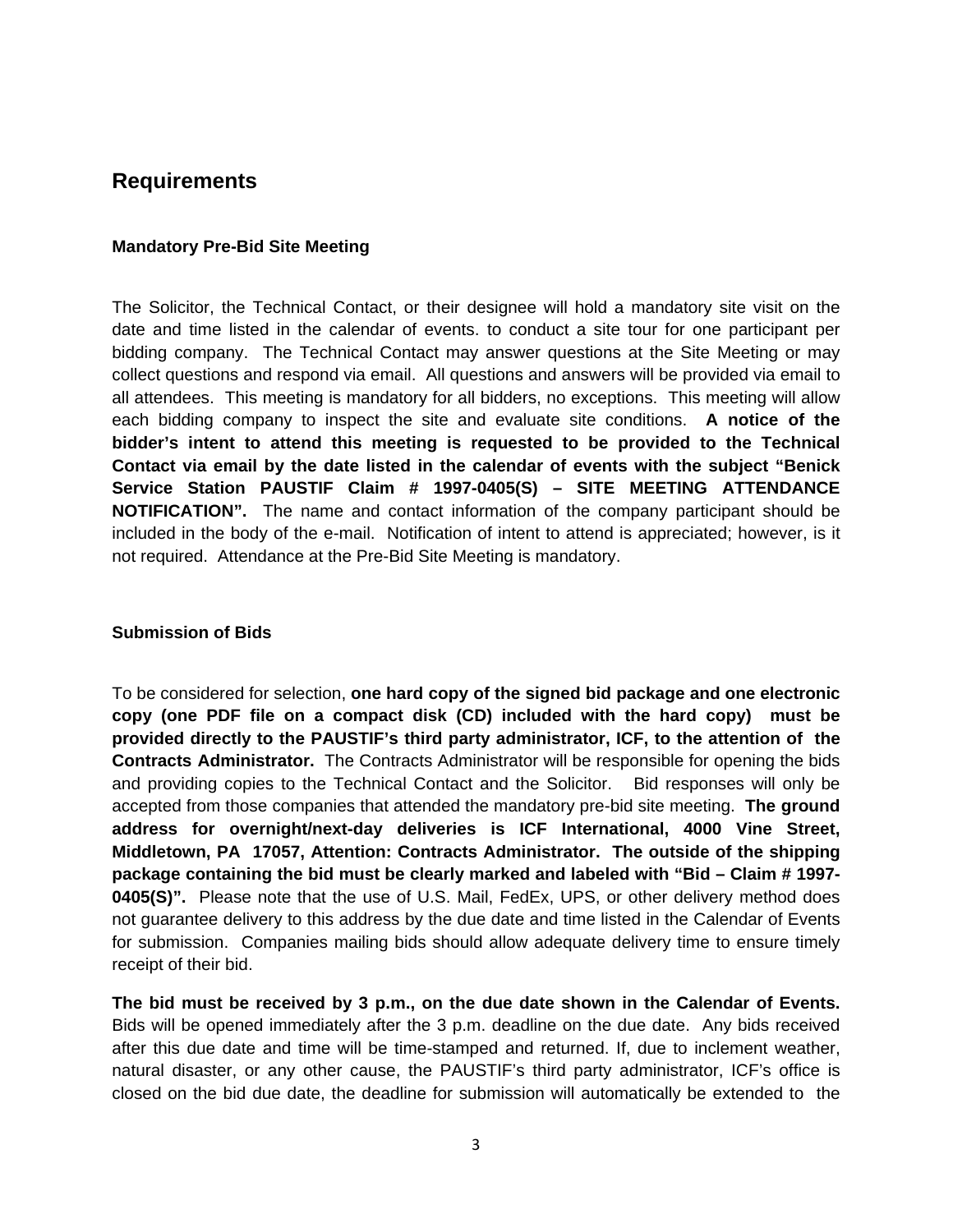next business day on which the office is open. The PAUSTIF's third party administrator, ICF, may notify all companies that attended the mandatory site meeting of an extended due date. The hour for submission of bids shall remain the same. Submitted bid responses are subject to the Pennsylvania Right-to-Know Law.

### **Bid Requirements**

The Solicitor wishes to execute a mutually agreeable contract with the selected consultant ("Remediation Agreement"). The Remediation Agreement is included as Attachment 1 to this Request for Bid. The bidder must identify and document in their bid any modifications that they wish to propose to the Remediation Agreement language in Attachment 1 other than obvious modifications to fit this RFB (e.g., names, dates and descriptions of milestones). The number and scope of any modifications to the standard agreement language will be one of the criteria used to evaluate the bid. **Any bid that does not clearly and unambiguously state whether the bidder accepts the Remediation Agreement language in Attachment 1 "as is", or that does not provide a cross-referenced list of requested changes to this agreement, will be considered non-responsive.** This statement should be made in a Section in the bid entitled "Remediation Agreement". Any proposed changes to the agreement should be specified in the bid; however, these changes will need to be reviewed and agreed upon by both the Solicitor and the PAUSTIF.

The selected consultant will be provided an electronic copy (template) of the draft Remediation Agreement in Microsoft Word format to allow agreement-specific information to be added. The selected consultant shall complete the agreement-specific portions of the draft Remediation Agreement and return the document to the Technical Contact within 10 business days from date of receipt.

The Remediation Agreement fixed costs shall be based on unit prices for labor, equipment, materials, subcontractors/vendors and other direct costs. The total cost quoted in the bid by the selected consultant will be the maximum amount to be paid by the Solicitor unless a change in scope is authorized and determined to be reasonable and necessary. There may be deviations from and modifications to this Scope of Work (SOW) during the project. The Remediation Agreement states that any significant changes to the SOW will require approval by the Solicitor, PAUSTIF, and PADEP. NOTE: Any request for PAUSTIF reimbursement of the reasonable costs to repair or replace a well will be considered on a case-by-case basis.

The bidder shall provide its bid cost using the Bid Cost Spreadsheet (included as Attachment 2) with descriptions for each task provided in the body of the bid document. Please note if costs are provided within the text of the submitted bid and there is a discrepancy between costs listed in the Bid Cost Spreadsheet and in the text, the costs listed within the Bid Cost Spreadsheet will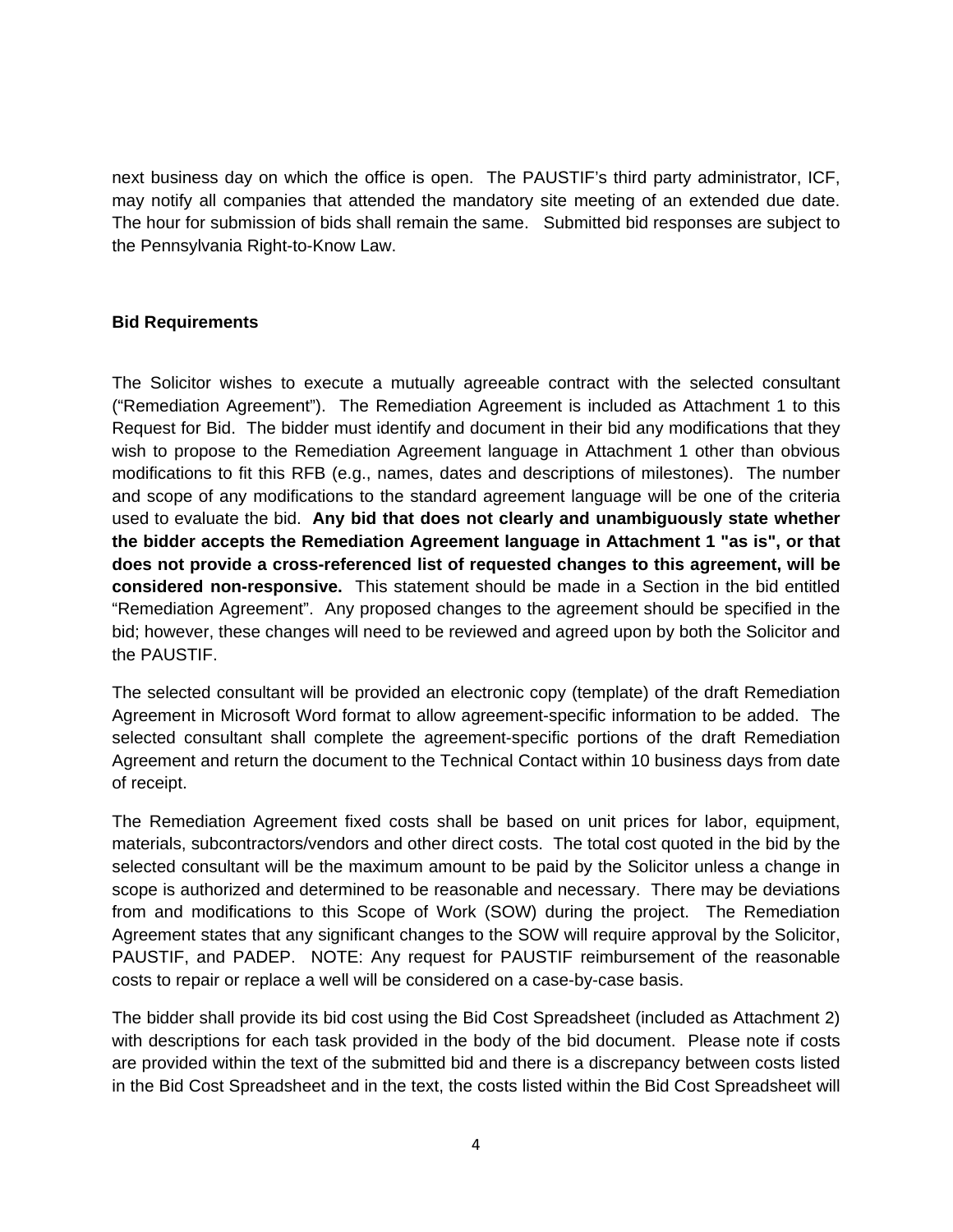be used in the evaluation of the bid and in the Remediation Agreement with the selected consultant. Bidders are responsible to ensure spreadsheet calculations are accurate.

In addition, the bidder shall provide:

- 1. The bidder's proposed unit cost rates for each expected labor category, subcontractors, other direct costs, and equipment;
- 2. The bidder's proposed markup on other direct costs and subcontractors (if any);
- 3. The bidder's estimated total cost by task consistent with the proposed SOW identifying all level-of-effort and costing assumptions; and
- 4. A unit rate schedule that will be used for any out-of-scope work on this project.

Each bid will be assumed to be valid for a period of up to 120 days after receipt unless otherwise noted. The costs quoted in the Bid Cost Spreadsheet will be assumed to be valid for the duration of the Remediation Agreement.

Please note that the total fixed-price bid must include all costs, including those cost items that the bidder may regard as "variable". These variable cost items will not be handled outside of the total fixed price quoted for the SOW unless the RFB requests costing alternatives for specific items or services. Any bid that disregards this requirement will be considered nonresponsive to the bid requirements and, as a result, will be rejected and will not be evaluated.

Each bid response document must include at least the following:

- 1. Demonstration of the bidder's understanding of the site information provided in this RFB, standard industry practices, and objectives of the project.
- 2. A clear description, specific details, and original language of how the proposed work scope will be completed for each milestone. The bid should specifically discuss all tasks that will be completed under the Remediation Agreement and what is included (e.g., explain groundwater purging/sampling methods, which guidance documents will be followed, what will be completed as part of the site specific work scope/SCR/RAP implementation). Recommendations for changes/additions to the Scope of Work proposed in this RFB shall be discussed, quantified, and priced separately; however, failure to bid the SOW "as is" may result in a bid not being considered.
- 3. A copy of an insurance certificate that shows the bidder's level of insurance consistent with the requirements of the Remediation Agreement. Note: The selected consultant shall submit evidence to the Solicitor before beginning work that they have procured and will maintain Workers Compensation; commercial general and contractual liability;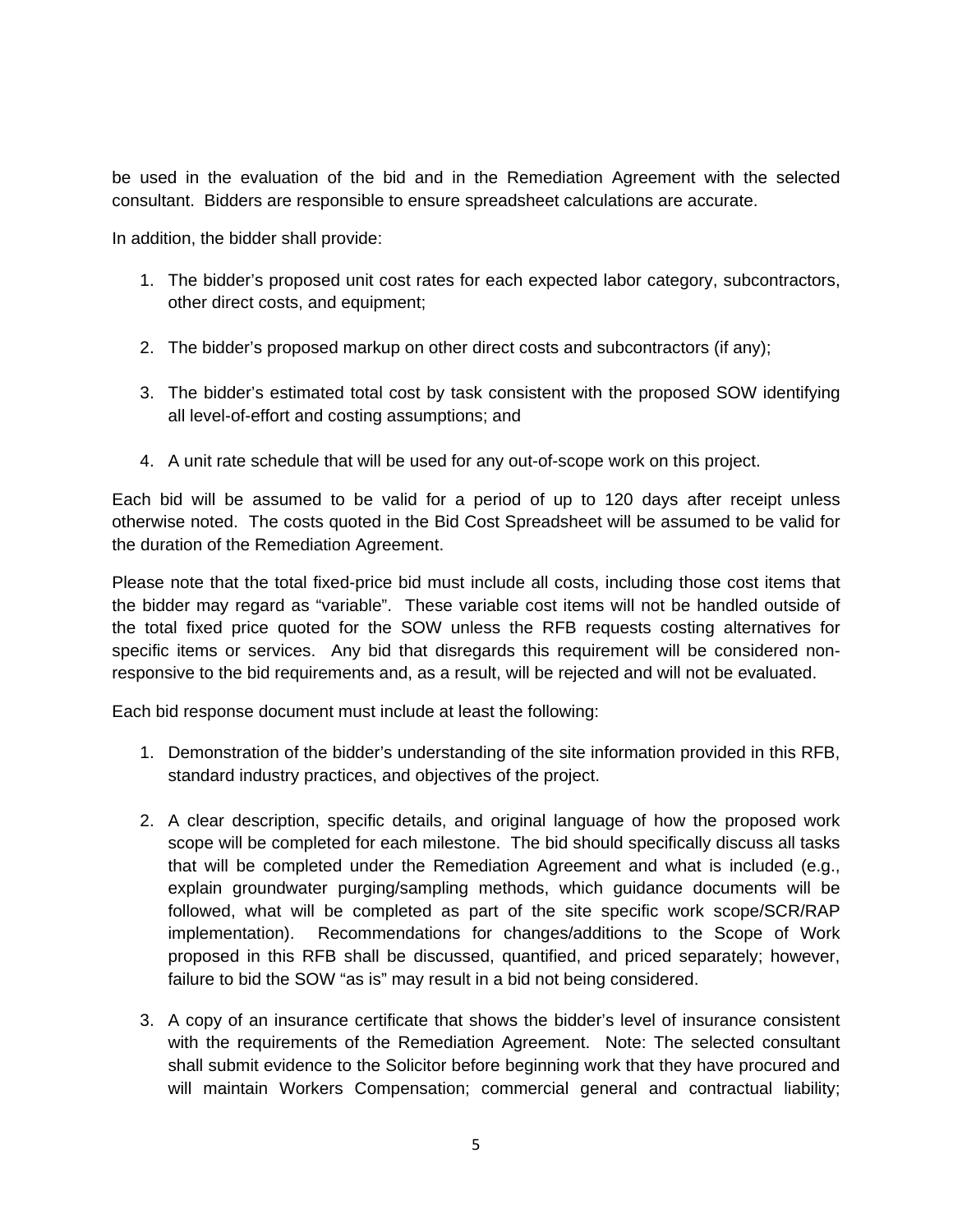commercial automobile liability; and professional liability insurance commensurate with the level stated in the Remediation Agreement and for the work to be performed.

- 4. The names and brief resumes/qualifications of the proposed project team including the proposed Professional Geologist and Professional Engineer (if applicable) who will be responsible for overseeing the work and applying a professional seal to the project deliverables (including any major subcontractor(s)).
- 5. Responses to the following specific questions:
	- a. Does your company employ a Pennsylvania-licensed Professional Geologist that is designated as the proposed project manager? How many years of experience does this person have?
	- b. How many Pennsylvania Chapter 245 projects is your company currently the consultant for in the PADEP Region where the site is located? Please list up to ten.
	- c. How many Pennsylvania Chapter 245 Corrective Action projects involving an approved SCR, RAP and RACR has your company and/or the Pennsylvanialicensed Professional Geologist closed (i.e., obtained Relief from Liability from the PADEP) using any standard?
	- d. Has your firm ever been a party to a terminated PAUSTIF-funded Fixed-Price (FP) or Pay-for-Performance (PFP) contract without attaining all of the Milestones? If so, please explain.
- 6. A description of subcontractor involvement by task. Identify and describe the involvement and provide actual cost quotations/bids/proposals from all significant specialized subcontracted service (e.g., drilling/well installations, laboratory, etc.). If a bidder chooses to prepare its bid without securing bids for specialty subcontract services, it does so at its own risk. Added costs resulting from bid errors, omissions, or faulty assumptions will not be considered for PAUSTIF reimbursement.
- 7. A detailed schedule of activities for completing the proposed SOW including reasonable assumptions regarding the timing and duration of Solicitor reviews (if any) needed to complete the SOW. Each bid must provide a schedule that begins with execution of the Remediation Agreement with the Solicitor and ends with completion of the final Milestone proposed in this RFB. Schedules must also indicate the approximate start and end date of each of the tasks/milestones specified in the Scope of Work, and indicate the timing of all proposed key milestone activities (i.e within 30 days of the contract being executed)
- 8. A description of how the Solicitor, ICF and the PAUSTIF will be kept informed as to project progress and developments, and how the Solicitor (or designee) will be informed of and participate in evaluating technical issues that may arise during this project.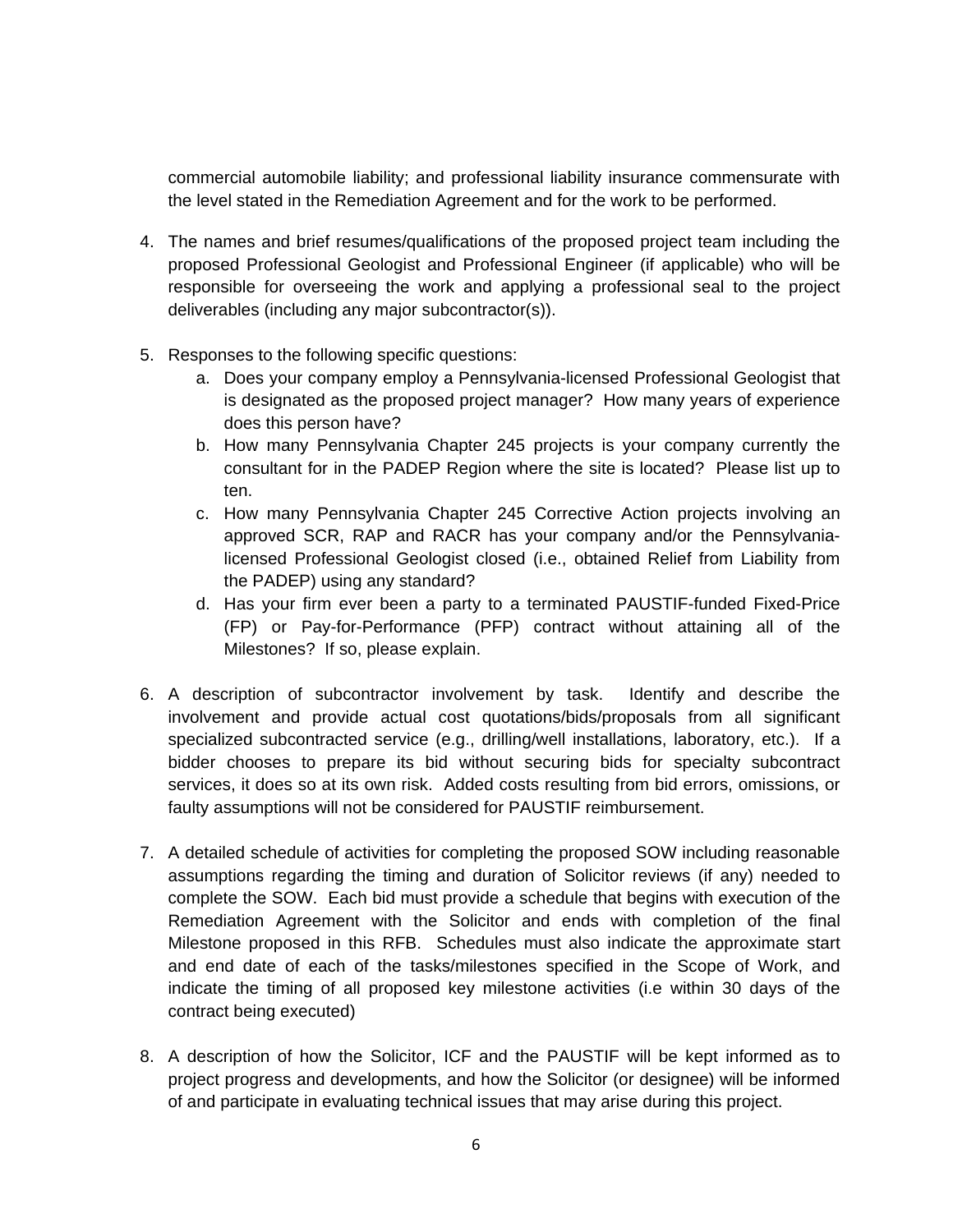- 9. A description of your approach to working with the PADEP. Describe how the PADEP would be involved proactively in the resolution of technical issues and how the PADEP case team will be kept informed of activities at the site.
- 10. Key exceptions, assumptions, or special conditions applicable to the proposed SOW and/or used in formulating the proposed cost estimate. Please note that referencing extremely narrow or unreasonable assumptions, special conditions and exceptions may result in the bid response being deemed "unresponsive".

# **General Site Background and Description**

Each bidder should carefully review the existing information and documentation provided in Attachment 3. The information and documentation has not been independently verified. Bidders may wish to seek out other appropriate sources of information and documentation specific to this site. If there is any conflict between the general site background and description provided herein (including tables and figures provided by the Technical Contact in Attachment 3) and the source documents within Attachment 3, the bidder should defer to the source documents.

### **Site Name / Address / Location:**

Benick Service Station, 59 West Main Street, Glen Lyon, Newport Township, Luzerne County, Pennsylvania. The approximate latitude and longitude of the site are: 41d 10m 24.75s / 76d 04m 35.19s.

### **Site Use Description:**

The site is currently operated as an automobile service facility.

### **Site Description:**

The site is situated on approximately 0.25 acres on the south side of West Main Street, at the intersection of West Main Street and Chestnut Street in Newport Township, Luzerne County (Figure 1, Attachment 3) at an elevation of approximately 695 feet above mean sea level. One building and one shed reside along the southern property boundary. The building consists of a small office area and four automobile service bays. The shed, currently used to store tires and other materials associated with the business, was once used to house the remedial system. The site has operated as an automobile service station since at least the 1950s with petroleum dispensing through 1997. The site is served by public water and sewer.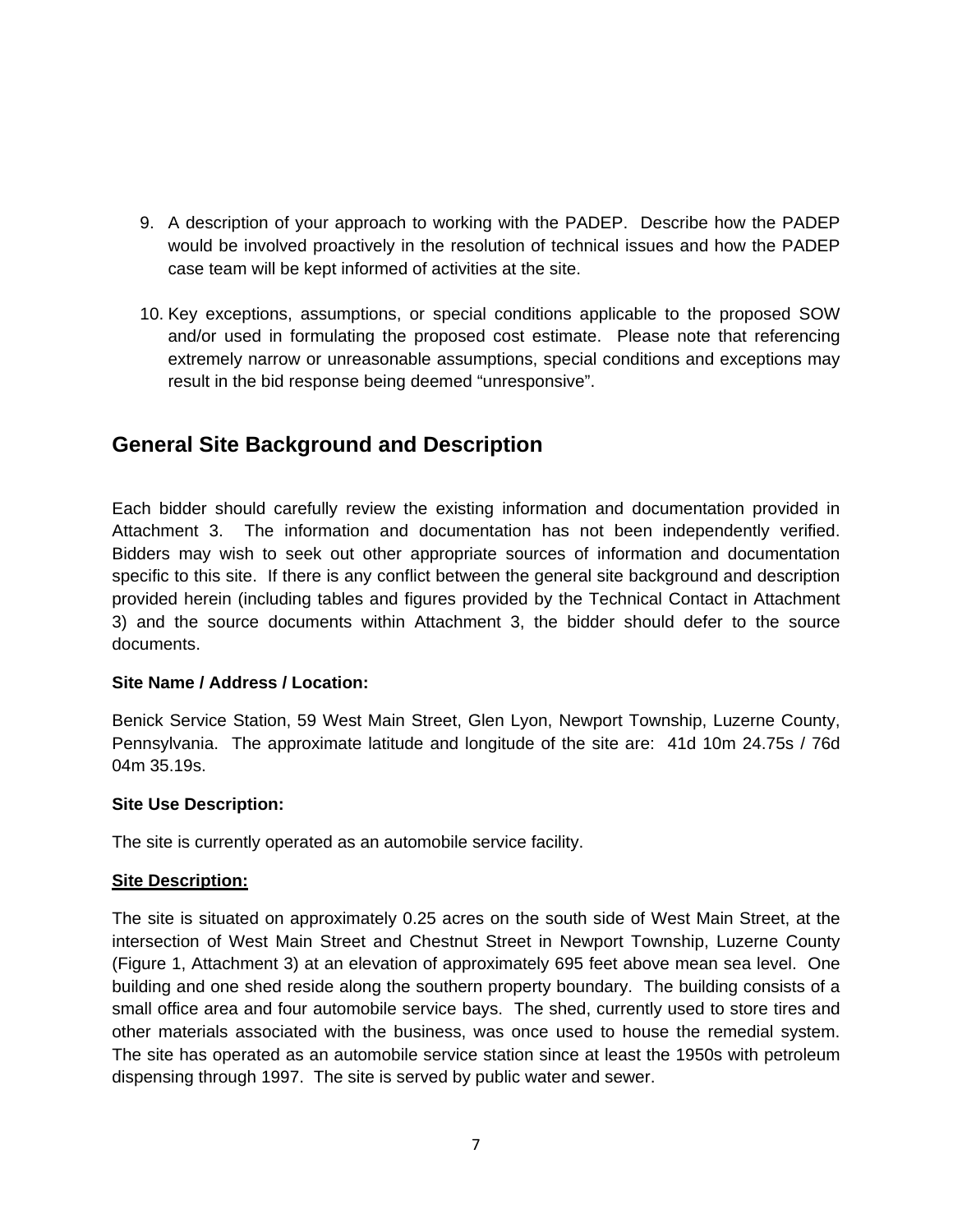### **Nature of Confirmed Release and Subsequent Activities:**

According to files reviewed by GSC, the three registered (UST 001, 002, and 003) 4,000-gallon USTs were installed in 1952 by Sun Refining and Marketing Company (Sun) on the Site property, which at the time, was owned by Walter W. and Marcella M. Benick (parents of the claimant). In July 1983, Sun sold the USTs to the claimant.

In November 1997, the USTs were closed by removal. On November 21, 1997, the PADEP was notified of a reportable release and on November 24, 1997, D&A Environmental, Inc. (D&A) submitted to the PADEP a Storage Tank and Spill Prevention Act Notification of Contamination Report. D&A submitted a UST closure report to the PADEP on December 1, 1997 which documented the closure of the USTs and obvious extensive contamination. D&A reportedly excavated 10 tons of contaminated soil and removed 10 feet of piping and two product dispensers. Groundwater was not encountered at the time of closure. Closure soil samples were analyzed for the substances listed on the PADEP's unleaded gasoline shortlist in effect at the time of the closure (old list) (benzene, toluene, ethylbenzene, total xylenes, naphthalene, cumene, and MTBE) and benzo(a)anthracene and benzo(a)pyrene. The UST closure report stated that "tank 002 had rusted through holes" and "the other two tanks exhibited some corrosion but no actual holes". The closure report and PADEP correspondence dated January 13, 1998, identified concentrations of benzene, naphthalene, and toluene in soil sample BT Center 002 and BT Prod Delv 002, collected from beneath UST 002, above PADEP Medium Specific Concentrations (MSCs). The results of the PADEP unleaded gasoline old list analysis for the UST closure soil samples are presented on Table 1 and Figure 2 shows the approximate location of the UST closure soil samples.

In December 1997, two test pits (Test Pit 1 and Test Pit 2, Figure 2) were excavated near the north and south ends of the open UST excavation to a depth of 25 feet below grade (fbg). One soil sample was collected from the bottom of each test pit. The test pit samples (Pit 1 and Pit 2) were analyzed for the substances on the PADEP"s old list of unleaded gasoline substances and benzo(a)anthracene and benzo(a)pyrene. All analyzed substances were below applicable PADEP MSCs. The results of the PADEP unleaded gasoline old list analysis for the test pit soil samples are presented on Table 2 and Figure 2 shows the approximate location of the test pits and test pit soil samples.

Following the test pits, in December 1997, 11 soil borings (BH-1 through BH-11, Figure 2) were advanced around the UST excavation to delineate the vertical and horizontal extent of soil contamination. A total of 35 soil samples were collected from between 4 and 20 fbg from the 11 soil borings. The soil samples were analyzed for the substances on the PADEP's old list of unleaded gasoline substances and benzo(a)anthracene and benzo(a)pyrene. Concentrations of analyzed unleaded gasoline substances were detected above applicable PADEP MSCs in soil samples collected from BH-4 (from between 4 and 16 fbg) and BH-5 (from between 8 and 20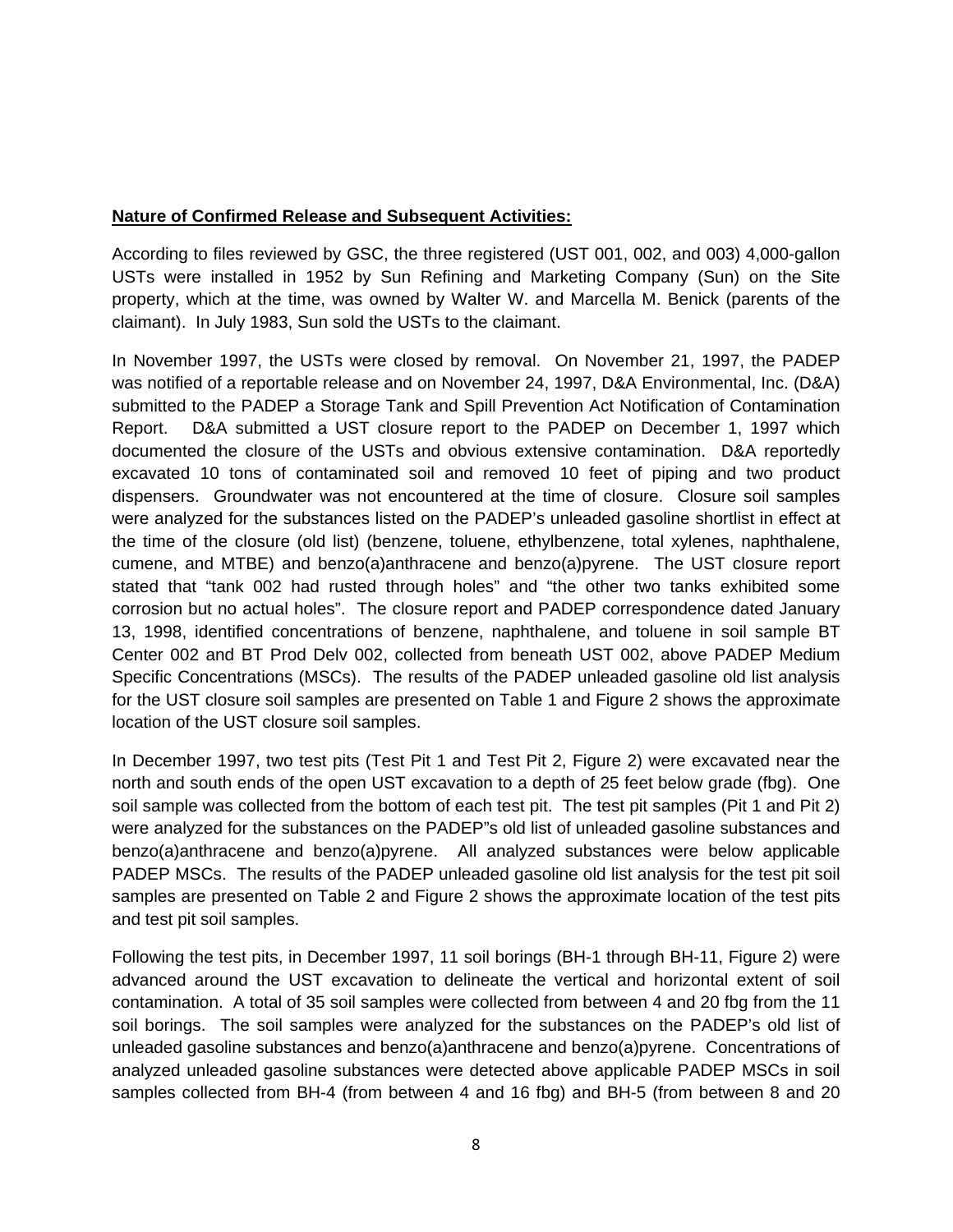fbg), located to the north of the USTs. The results of the PADEP unleaded gasoline old list analysis for the soil samples collected from BH-1 through BH-11 are presented on Table 2 and Figure 2 shows the approximate location of the soil borings.

Between February and July 1998, nine 2-inch diameter groundwater monitoring wells (MW-1 through MW-9, Figure 2) were installed on- and off-site to investigate petroleum impacts to groundwater. Monitoring wells MW-1 through MW-5 and MW-9 were installed on-site, MW-6 and MW-7 were installed off-site along West Main Street and MW-8 was installed in the alley to the north of the Site in the presumably down-gradient direction of groundwater flow. The total depth of the wells ranged from 30 fbg (MW-8) to 55 fbg (MW-1).

In September 1998, D&A submitted a "Soil and Groundwater Site Characterization Report" to the PADEP. The report documented the test pits, soil borings BH-1 through BH-11, and the installation of monitoring wells MW-1 through MW-9. The depth-to-water in the monitoring wells ranged from approximately 29 to 40 fbg and analyzed unleaded gasoline substances were detected in monitoring wells MW-1 through MW-6 above applicable MSCs. No analyzed substance was detected above the laboratory's report detection limit in monitoring wells MW-7, MW-8, and MW-9. The report stated that "approximately 520 cubic yards of contaminated soil remains around the north sidewall and bottom of the former storage tank excavation" that "exceeds PADEP Act II Statewide Health Standards and will require further remediation", and the "groundwater contaminants are mobile and appear to be following the topographical gradient to the north". No written comments from the PADEP regarding the September 1998 Soil and Groundwater Site Characterization Report were discovered during the file review.

In October 1998, D&A submitted a "Remedial Action Plan" (RAP) to the PADEP. The RAP proposed the installation of a recovery well (RW-1), a pump test on RW-1, and an additional offsite monitoring well (MW-10). The proposed remediation for the site was a to-be-determined active groundwater remediation system and the excavation and off-site disposal of contaminated soil. No written comments from the PADEP regarding the October 1998 RAP were discovered during the file review.

Although no formal report detailing a remedial soil excavation was discovered during the PADEP file review, invoices from D&A were discovered during a review of the claimant's personal files that suggest a soil excavation occurred in December 1998. This is supported by subsequent reports and correspondence that refer to a 589 ton soil excavation that extended to a depth of 25 fbg. The approximate location of the excavation boundary, based on figures contained in subsequent reports, is shown on Figure 2.

In April 1999, an "Update Report" was prepared and submitted to the PADEP by D&A. The report discussed the installation of RW-1 (6-inch diameter recovery well to a depth of 50 fbg) onsite, the installation and sampling of MW-10 (2-inch diameter monitoring well to a depth of 39 fbg) off-site along the northern side of West Main Street, and an 8-hour pumping test conducted on RW-1. The report stated that the pumping test "suggests a sustainable flow of 1 [gallon per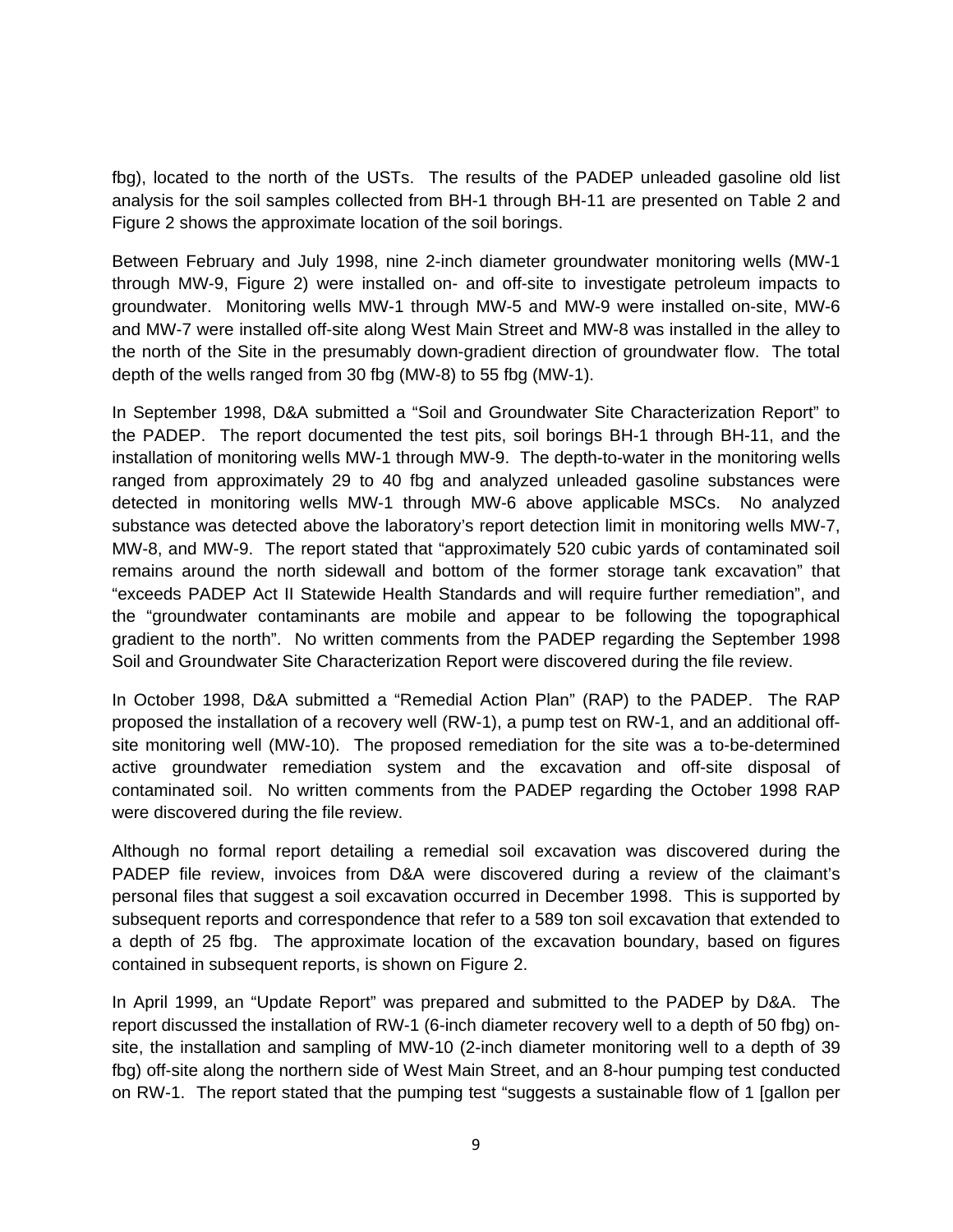minute] gpm from the recovery well" and proposed an air stripper groundwater treatment system to recover contaminated groundwater from RW-1. The groundwater sample collected from MW-10 was analyzed for the substances on the PADEP's old list of unleaded gasoline substances. No analyzed substance was detected in the groundwater sample collected from MW-10 above the laboratory report detection limits.

In correspondence dated May 28, 1999, among other comments, the PADEP recommended that D&A conduct a 24-hour pump test.

Although no formal report was discovered that detailed the installation of the groundwater remediation system, a review of the claimant's invoices from D&A suggests that the remediation system was installed in June 1999.

In correspondence to the PADEP dated September 8, 1999, D&A stated that "due to the contaminated soil excavating project, monitoring wells MW-1, MW-2, MW-3, MW-4, and MW-9 were removed to accommodate soil excavating". The correspondence also reported that, with the exception of monitoring well MW-10, all remaining groundwater monitoring wells were dry during the August 26, 1999 sampling event and therefore the remediation system was not in operation. The low water levels were attributed to "drought conditions in conjunction with pumping activities from the air stripper treatment system".

In correspondence to the PADEP dated December 16, 1999, D&A reported that with the exception of monitoring wells MW-6 and MW-10, all remaining groundwater monitoring wells were dry during the November 12, 1999 sampling event and therefore the remediation system was not in operation. The report proposed the review of mine maps of the area for the consideration of extending the recovery well beyond 50 fbg.

In correspondence to the PADEP dated February 2, 2000, D&A reported the results of a review of historical anthracite coal mining maps at the U.S. Department of the Interior, Office of Surface Mining. The review revealed information on an exploratory borehole that was located at the intersection of West Main Street and Chestnut Street, approximately 15 feet from the Benick Service Station property line. Reportedly, the borehole's surface elevation was approximately 683 feet with a depth to bedrock of approximately 597 feet. The first mined anthracite coal vein (named the "Cooper") was listed at a depth of approximately 523 feet. From this information, D&A reported that the depth to bedrock is 86 feet and the depth to the Cooper coal vein is 160 feet. D&A recommended that a second recovery well be installed to a total depth of no greater than 86 feet (the apparent top of bedrock).

In correspondence to the PADEP dated June 14, 2000, D&A reported that groundwater levels "were found to contain high amounts of groundwater that resembled pre-pumping static levels recorded prior to June, 1999" and that the "airstripper treatment system was found to be in operation and actively recovering groundwater from the recovery well". Concentrations of analyzed substances were detected in groundwater samples above the MSC in the one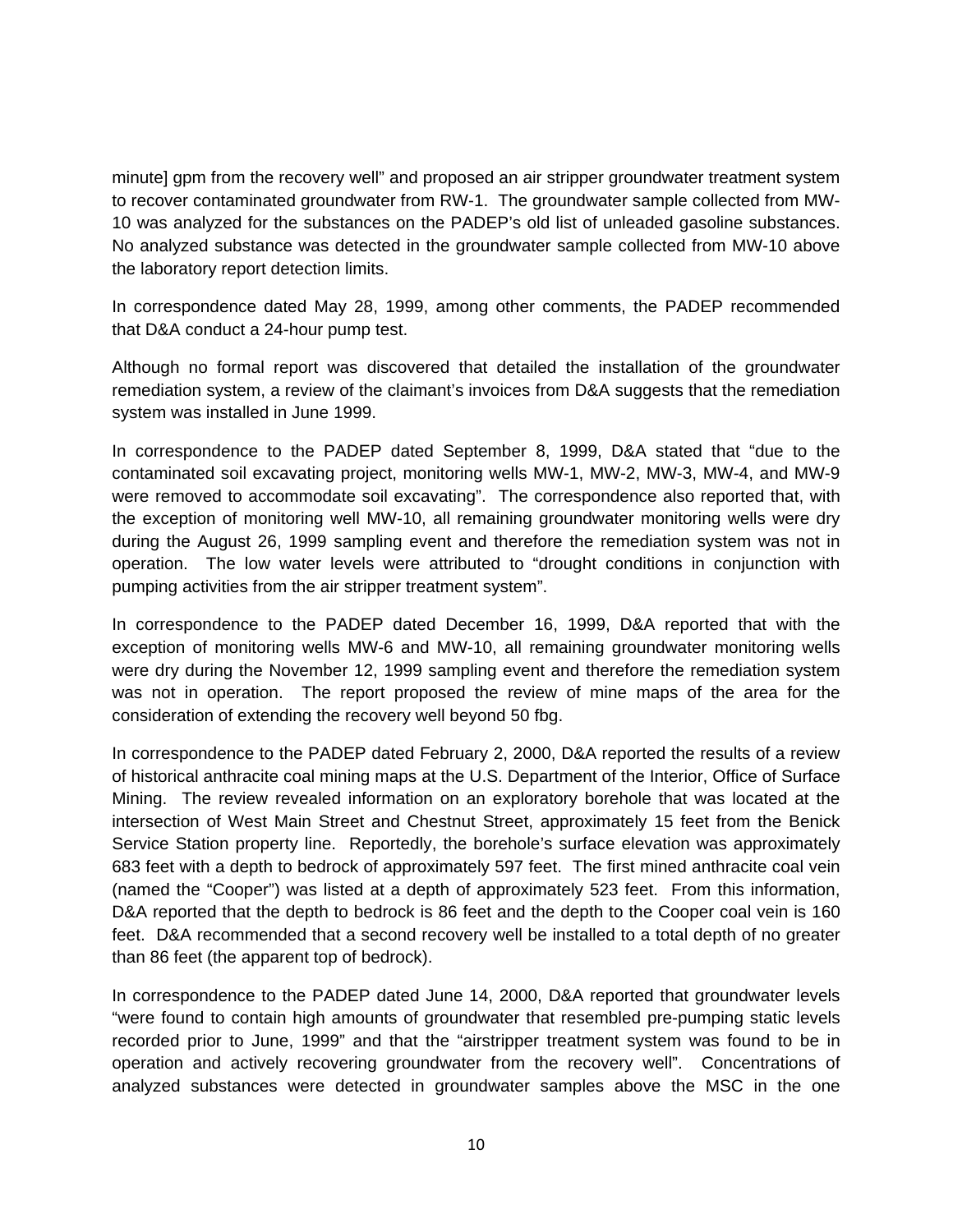remaining on-site monitoring well (MW-5), the on-site recovery well (RW-1), and off-site monitoring wells MW-6, MW-7, and MW-10.

In correspondence dated August 10, 2000, the PADEP commented on the September 1998, Soil and Groundwater SCR, the October 1998 RAP, the April 1999 Update Report, and several subsequent reports documenting groundwater sampling events.

D&A Environmental responded to the PADEP's comments in writing on August 22, 2000. Noteworthy responses include 1) a proposal to collect soil samples from between 24 to 30 feet from inside and outside the former excavation area, 2) a proposed RAP Addendum in the event additional soil contamination is encountered, 3) proposed soil attainment sampling following the completion of soil remedial activities, 4) a proposed 24-hour pump test, and 5) a proposal to replace monitoring well MW-3 along the western edge of the former excavation.

In November 2000, D&A Environmental submitted to the PADEP a "Supplemental Site Characterization Report and Remedial Action Plan". The Supplemental SCR presented the results of an 8-hour and 24-hour pump test, the results of 10 soil borings (B-1 through B-10, Figure 2) advanced through and around the UST excavation in October 2000, the replacement of MW-3 to the west of the former UST excavation, and the results of an ingestion and vapor inhalation pathway analysis. Based on the results of the pumping test, D&A concluded that "the existing air stripper treatment system is appropriate". The ingestion and pathway analysis stated that "the results of the soil boring analyses, down-gradient reconnaissance and the latest round of groundwater sampling, it is unlikely that there is a down-gradient concern for ingestion or vapor inhalation". Thirty (30) soil samples were collected from between 24 and 30 fbg from the 10 soil borings (B-1 through B-10) and were analyzed for the substances on the PADEP old list of unleaded gasoline substances. Concentrations of analyzed unleaded gasoline substances were detected above applicable PADEP MSCs in soil samples collected from B-1 and B-2 (located to the north of the former UST excavation), B-5, B-6, and B-8 (advanced through the former UST excavation), B-9 (located to the south of the former UST excavation), and B-10 (located to the east of the former UST excavation). The analytical results for the soil samples are presented on Table 3. As shown on Table 3, concentrations of analyzed substances generally increased with depth. The RAP calculated that approximately 296 cubic yards of contaminated soil remained at the site between the depths of 25 and 30 fbg which was reported to be "not practical to excavate". The RAP proposed soil vapor extraction (SVE) pilot tests to be performed on two vapor extraction points proposed to be installed in the area of contamination.

In August 2001, the claimant retained Quad 3 Group (Quad 3) to provide consulting services.

In correspondence dated September 5, 2001, the PADEP commented on the November 2000 Supplemental SCR and RAP and subsequent quarterly reports prepared by D&A. The PADEP's correspondence stated that "the "proposed remedial solution of pump and treat is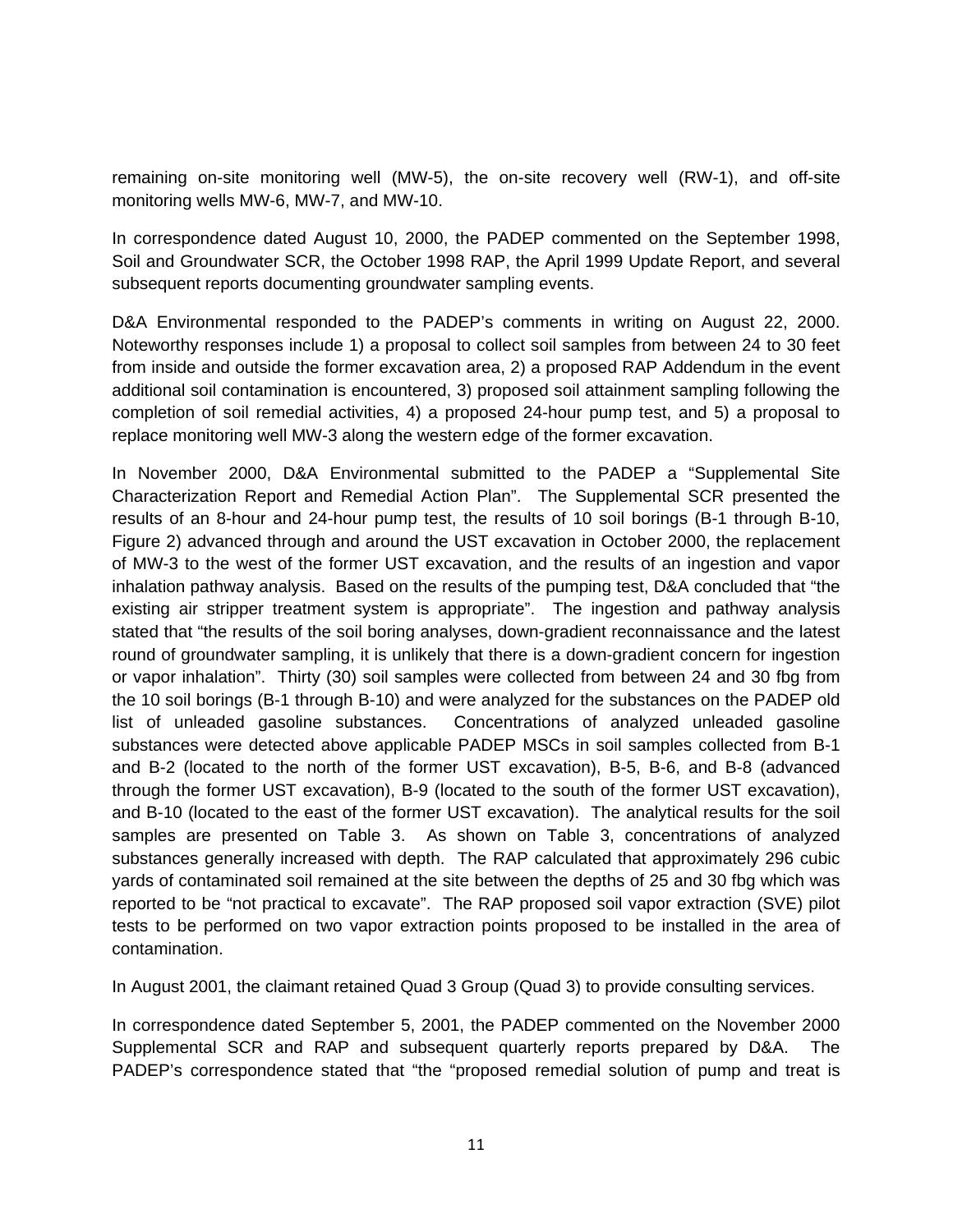acceptable to the Department" and that "permission is granted to conduct a pilot SVE study on the impacted soil".

On November 20, 2001 Quad 3 submitted to the PADEP a quarterly report for the fourth quarter 2001. According to the report, monitoring well MW-7 was paved over during road repairs to West Main Street and the remaining monitoring wells were dry.

On February 22, 2002 Quad 3 submitted to the PADEP a quarterly report for the first quarter 2002. According to the report, with the exception of the recovery well, all monitoring wells were dry. The report stated that "after purging the recovery well for a few minutes some free product (gasoline) was observed at the pump discharge". The thickness of the product in the well (if measured) and the volume recovered was not reported. The report concluded that "free product recovery will need to be implemented as soon as possible to eliminate this concentrated area of pooled gasoline" and that "it is anticipated that product will be periodically recovered and placed in approved containers for off-site disposal".

On May 6, 2002 Quad 3 submitted to the PADEP a quarterly report for the second quarter 2002. According to the report, all wells were dry and as a result of low water levels for several consecutive quarters, a plan to "extend the depth of one monitoring well in order to assess the subsurface for groundwater contamination beyond 50 feet" was presented. The report did not note what monitoring well would be extended.

On January 8, 2003, Quad 3 submitted a "Supplemental Site Characterization Report and Remedial Action Plan". The report detailed the extension of monitoring wells MW-1, MW-2, MW-3, and MW-4 (which reportedly were destroyed in 1999) and Recovery well RW-1 to a total depth of 70 fbg. The report also stated that "it should be noted that the redrilling of these wells changed the location and identification from the original well installations that occurred in the previous years". Monitoring wells MW-1, MW-2, and MW-3 were installed on the Benick property while MW-4 was installed on the north side of West Main Street (adjacent to MW-10) (Figure 3). Additionally, the report included the results of one groundwater sampling event (conducted on December 10, 2002), the results for soil samples collected during the installation of monitoring well MW-3 and seven soil borings (B-1 through B-7, Figure 2) advanced through and around the former UST excavation, and the results of an indoor air sample collected from the basement of a residence located "topographically down-gradient" 60-feet away from the site. The December 10, 2002 groundwater samples were analyzed for the substances on the PADEP old list of unleaded gasoline substances and concentrations of unleaded gasoline substances were detected above PADEP MSCs in samples collected from monitoring wells MW-1, MW-2, MW-3, and RW-1. The soil samples collected from soil boring B-1 through B-7 and monitoring well MW-3 were from approximately 15 fbg to 37 fbg and were analyzed for the substances on the PADEP old list of unleaded gasoline substances. Concentrations of analyzed unleaded gasoline substances were detected above applicable PADEP MSCs in soil samples collected from the deeper sampled intervals (generally 25 to 37 fbg) in six of the seven soil borings (B-1 through B-6) and monitoring well MW-3. The analytical results for the soil samples are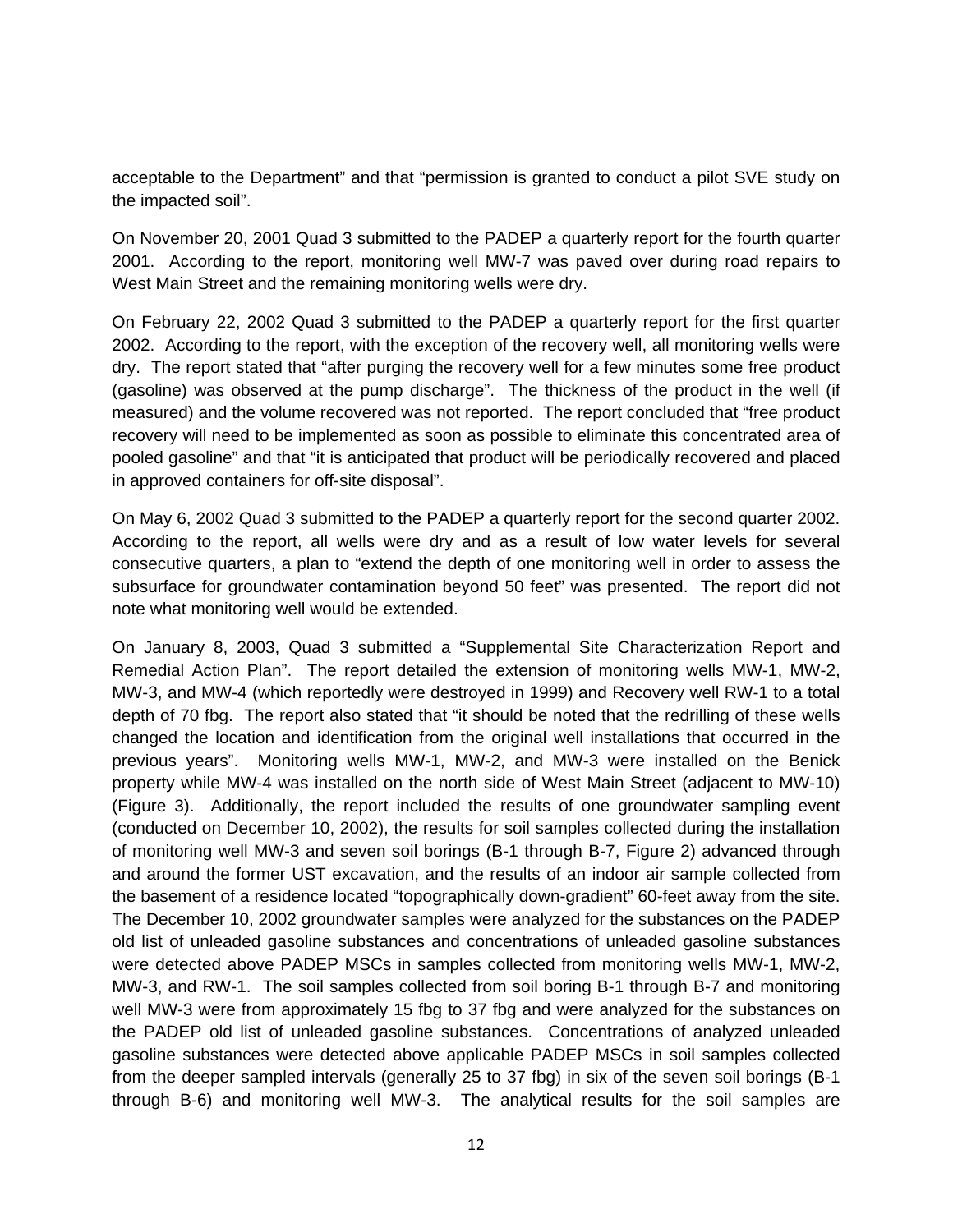presented on Table 4. No analyzed substance was detected above the laboratory report detection limits in the residential air sample. The report concluded that as "precipitation migrates downward through the smear zone, a soil washing effect will drain these elevated smear zone contaminants into the water table where they will be recovered and treated in the site airstripper groundwater treatment system". The report deemed this "the most feasible method to remediate smear zone soil" at the site. Reportedly, recovery well RW-1 can maintain a constant flow of 1 gallon per minute.

In correspondence dated January 23, 2003 from Quad 3 to the PADEP, the SHS for soil and groundwater at the site was chosen as the remedial goal.

In correspondence dated January 24, 2003, the PADEP approved the January 2003 Supplemental SCR and RAP. In the correspondence, the PADEP suggested that "Monitoring Well -1, which is located in the northeast corner of the property, be incorporated into the present remedial system to mitigate any impacts off-property above your chosen cleanup standard". The PADEP also stated that "although the Department recognizes no technical fault with what you propose, you may wish to consider a dual phase remedial system" to "reduce the time to clean this site to the SWHS by remediating the soil and groundwater simultaneously".

In 2003 and 2004, eight quarterly reports were submitted to the PADEP by Quad 3. The first quarter 2003 reported that all monitoring wells (and RW-1) contained concentrations of unleaded gasoline substances above the MSC, including MW-4 which contained concentrations of MTBE above the MSC for the first time. The second quarter 2003 report indicated that a second recovery well (RW-2) had been installed (but not yet connected to the treatment system) in the vicinity of MW-1 in an effort to capture the off-site MTBE contamination (MTBE was again detected above the MSC in MW-4). The third and fourth quarter reports for 2003 and the four quarterly reports for 2004 indicate that both recovery wells were continuously pumping water through the treatment system but off-site concentrations of MTBE remained above MSCs in MW-4. No pumping rates or pumping totals were provided in the quarterly reports

On June 13, 2005 Quad 3 Group submitted to the PADEP a quarterly report for the first quarter 2005 and an amended RAP for the site. According to the report, all wells (including MW-4) contained concentrations of unleaded gasoline substances above the MSC and both recovery wells were continuously recovering groundwater. The amended RAP proposed the injection of Fenton's Reagent into six injection points to remediate soil and groundwater.

Prior to December 2005, the claimant retained James P. Sposito Associates (Sposito) to provide consulting services.

In correspondence dated August 22, 2006, following the review of the first quarter 2006 report, the PADEP stated that "the chemical history of MW-4 has not shown a significant difference in MTBE concentration over time. Therefore the following must be completed: an additional monitoring well located hydraulically downgradient of MW-4 is needed and the current remedial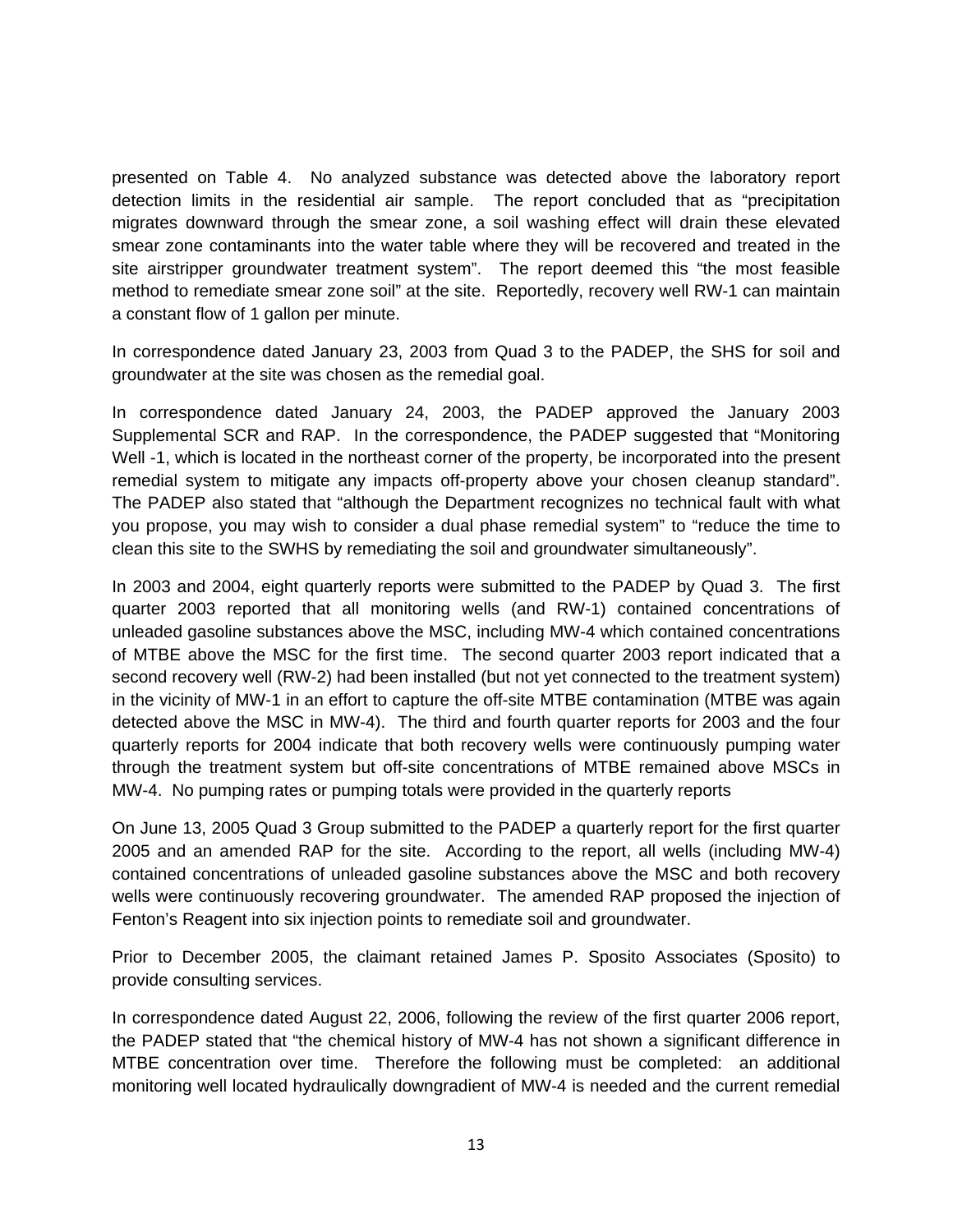system must be expanded to include MW-4 or you may wish to choose a new remedial option that includes this well in the treatment process".

In September 2006, at the request of the PADEP (correspondence dated March 3, 2006) Sposito submitted to the PADEP a "Bench Scale Test Report, Soil Permeability Impact by Fenton's Reagent". The report concluded that "soil fouling by iron oxide precipitation will not affect the proposed remedy", "the doses and application rates presented in the remediation proposal are feasible under the observed soil conditions", "the components of the Fenton's Reagent will not adversely affect the soil", and "the Fenton's Reagent will reach the leading edge of the plume". The PADEP approved the Fenton's Reagent injection in correspondence dated December 12, 2006.

On February 12, 2007, Sposito submitted to the PADEP a quarterly report for the fourth quarter 2006. All monitoring wells contained concentrations of unleaded gasoline substances above MSCs. The report noted that the recovery wells were not pumping during the sampling event and these wells were not sampled. The fourth quarter 2006 sampling event was the last discovered event that included the sampling of MW-1.

No reports, and therefore groundwater chemistry data, were noted for 2007 during the PADEP file review or the review of the claimant's files. An invoice was discovered for the third quarter 2007 sampling event that reportedly occurred on October 8, 2007.

Although no reports were discovered documenting the details of the installation of injection points, according to invoices reviewed the injection points were installed in January 2007. The EPA approved the use of the Fenton's Reagent in correspondence dated February 22, 2007, and according to invoices reviewed, the first Fenton's Reagent injection occurred in April 2007. The approximate location of the injection points is shown on Figure 2.

According to invoices reviewed, the air stripper groundwater treatment system was decommissioned and removed from the site in October of 2007, off-site monitoring well MW-5 was installed in January 2008, a soil attainment sampling plan was submitted to the PADEP in March 2008, and soil attainment sampling was conducted in April 2008.

On April 18, 2008, Sposito submitted to the PADEP a quarterly report for the second quarter 2008. According to the report, a new well (MW-5, Figure 3) was installed to a total depth of 30 fbg off-site and down gradient of MW-4 and did not contain detectable concentrations of analyzed substances. The report also provided the results of fourteen systematic random soil attainment samples (SA-1 through SA-14, Figure 2) advanced in the former UST excavation area. Eight soil attainment samples were collected from what appear to be the sidewalls of the 1998 excavation from depths ranging from 2 to 17.8 fbg and six soil attainment samples were collected from a depth of 25 fbg from beneath the 1998 excavation area. The samples were analyzed for the substances on the PADEP's old list of unleaded gasoline substances. The results of the attainment sampling are presented on Table 5. As shown on Table 5, all analyzed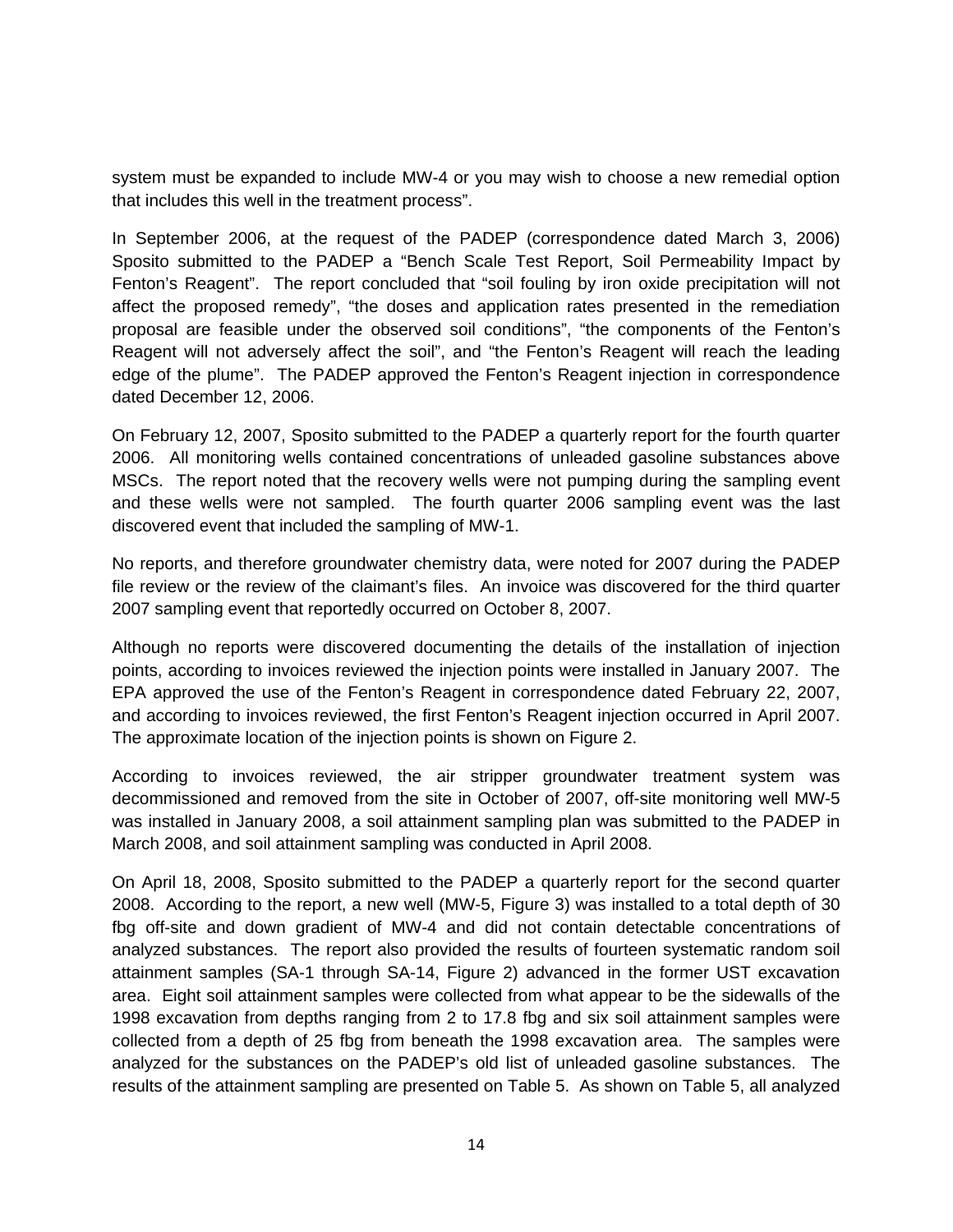unleaded gasoline substances in the fourteen soil samples were below the laboratory's report detection limit.

In correspondence dated December 3, 2009, the PADEP stated that "from March 2003 to December 2006 there have been either asymptotic or slowly decreasing levels in contaminants within the monitoring well network. However, the last few sampling events from point of compliance well MW-3 shows an increase in contaminant levels. The Department is not confident that continued addition of Fenton's Reagent will have a positive effect in reducing the contaminant concentrations. Therefore, the Department is requiring that a feasibility study be conducted in order to ascertain which remedial technology would be best used in reducing the contaminant concentration within this well."

On January 15, 2008, Sposito submitted to the PADEP a quarterly report for the fourth quarter 2009. The report presented a remedial option to close the site using the Site Specific Standard (SSS). The remedial option suggested comparing the results of the planned first quarter 2010 groundwater sampling event to the fourth quarter 2009 groundwater sampling event, and: 1) In the event that the first quarter 2010 groundwater concentrations are similar or reduced, Sposito would conduct quarterly sampling for six additional quarters and submit a report closing the site under the SSS, or 2) In the event the first quarter 2010 groundwater concentrations were greater than the fourth quarter 2009 concentrations, an additional Fenton's Reagent injection would be conducted.

On April 29, 2010, Sposito submitted to the PADEP a quarterly report for the second quarter 2010. According to the quarterly report, a monitoring well identified as MW-6 is sampled (but not gauged for elevation). Based on the figure attached to the report, the well identified as "MW-6" is located along the eastern property line adjacent to Chestnut Street. Based on the well's location, GSC has concluded that this well is likely the well originally identified as MW-5 (Figure 3).

In correspondence dated May 9, 2012, the PADEP approved an additional Fenton's Reagent injection with the caveat that if dissolved-phase concentrations increase after the injection, a new RAP will need to be submitted.

According to invoices reviewed, Sposito conducted a Fenton's Reagent injection in mid-May 2012.

On December 17, 2012, Sposito submitted a quarterly report for the third and fourth quarter 2012 to the PADEP. The report showed that concentrations of MTBE in off-site monitoring well MW-4 remained above the MSC and that up-gradient monitoring well MW-6 (historically known as MW-5) contained a concentration of MTBE (22.7 ug/l) above the MSC during the fourth quarter 2012. Additionally, the report references a second quarter 2012 Fenton's injection event. According to the report, "contaminant concentrations have increased significantly" for "which there does not seem to be any reasonable explanation for". The report proposed an additional Fenton's Reagent injection.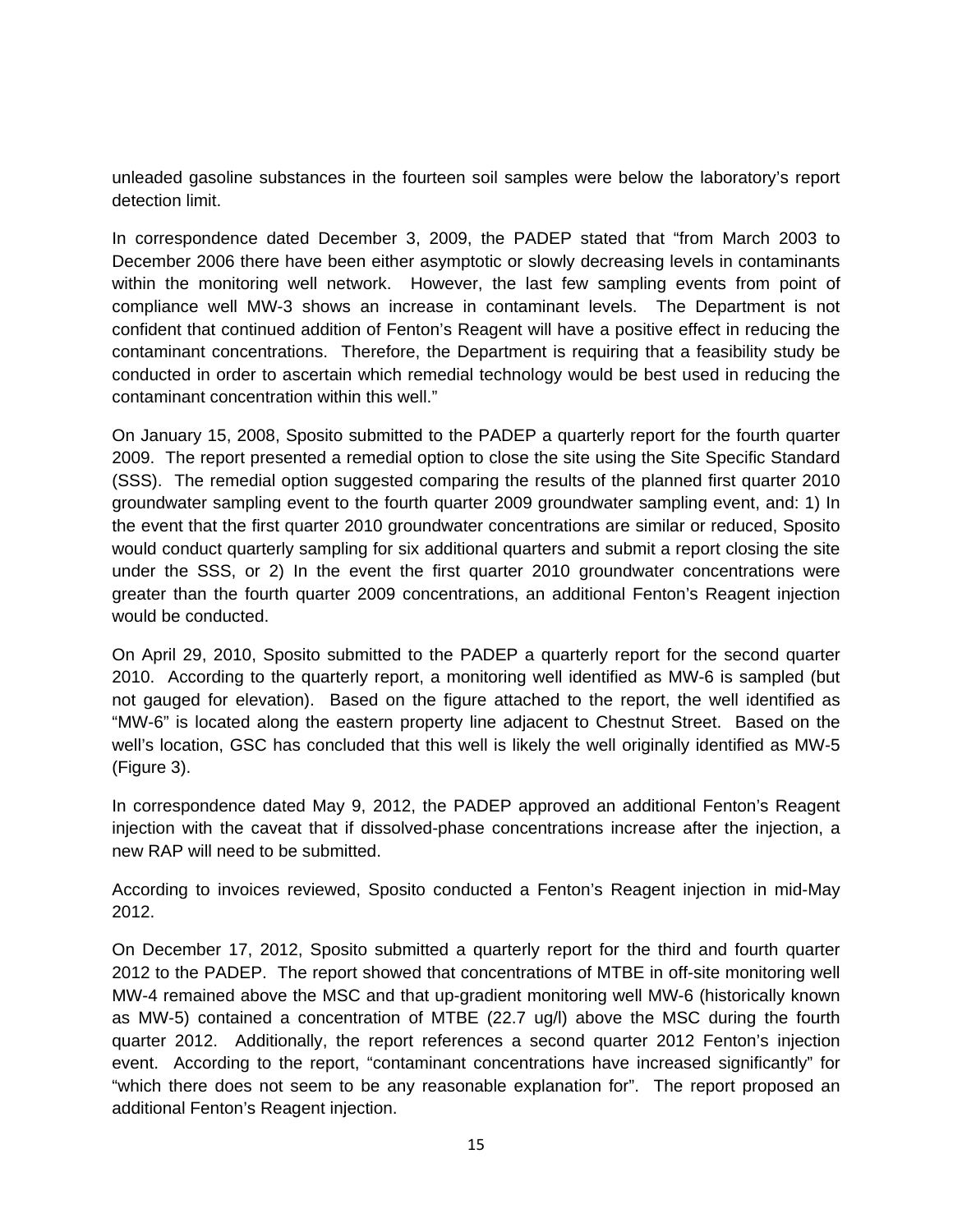On February 11, 2013 Spositio responded to a PADEP correspondence dated January 4, 2013 (this correspondence could not be located) in which the PADEP apparently requested an inquiry into the possibility of another release in the area. Sposito's correspondence reported that no new release occurred at the site property, no documented releases occurred in the area based on a review of the PADEP's eFACTS database, and that a local residential heating oil release "could very well go un-noticed and unreported". The correspondence also modified the site's RAP. The modified RAP proposed pumping MW-4 using a small diameter submersible pump for 8-hours (estimated pumped volume of 250 to 300-gallons). Following the pumping event a groundwater sample would be collected for analysis. Based on the MTBE concentrations in the sample, the need for a second pumping event would be determined. Additionally, based on the MTBE concentrations, additional Fenton's Reagent injections would occur. In correspondence dated April 25, 2013, the PADEP responded to Sposito's correspondence. The PADEP stated that "your proposal to surge pump and re-inject Fenton's Reagent into MW-4 is not an acceptable remedial plan given the most recent data" and that "searching the eFACTS database for releases relative to this facility and interviewing Mr. Walter Benick is insufficient to determine the causal effect for the elevated contamination levels observed during the last two quarters". The PADEP correspondence also stated that "additional work is needed in the area relative to the areas of noted increase to assess if there is a residual mass within the soil column that is responsible for the contaminant level increase within the groundwater".

According to correspondence from Sposito to GSC, five Fenton's Reagent injections occurred at the site (April 9, 2007, September 30, 2009, July 20, 2010, April 13, 2011, and November 20, 2011). Based on the files and invoices reviewed during the development of this RFB, it appears that at least seven injections occurred at the site (April 9, 2007, November 7, 2007, September 30, 2009, July 20, 2010, April 13, 2011, November 30, 2011, and May 15, 2011).

Although the quarterly reports presented to the PADEP following the installation of the groundwater treatment system provided updates on whether or not the recovery wells and the treatment system were operational, the reports did not present pumping rates or pumping totals.

### **Current Site Conditions:**

On August 20, 2013, GSC conducted a site visit. During the site visit, the remediation shed (without the treatment system) was present along with several groundwater monitoring wells. Many of the groundwater monitoring wells were observed to be in disrepair with obstructions, non-securable manholes, and/or missing well caps. Off-site and down-gradient monitoring well MW-5 could not be located by GSC during the site visit or by the PADEP case manager during a subsequent site visit conducted in October.

Following the file review GSC conducted a second site visit on October 14, 2013, to evaluate the existing monitoring well network. The following observations were made: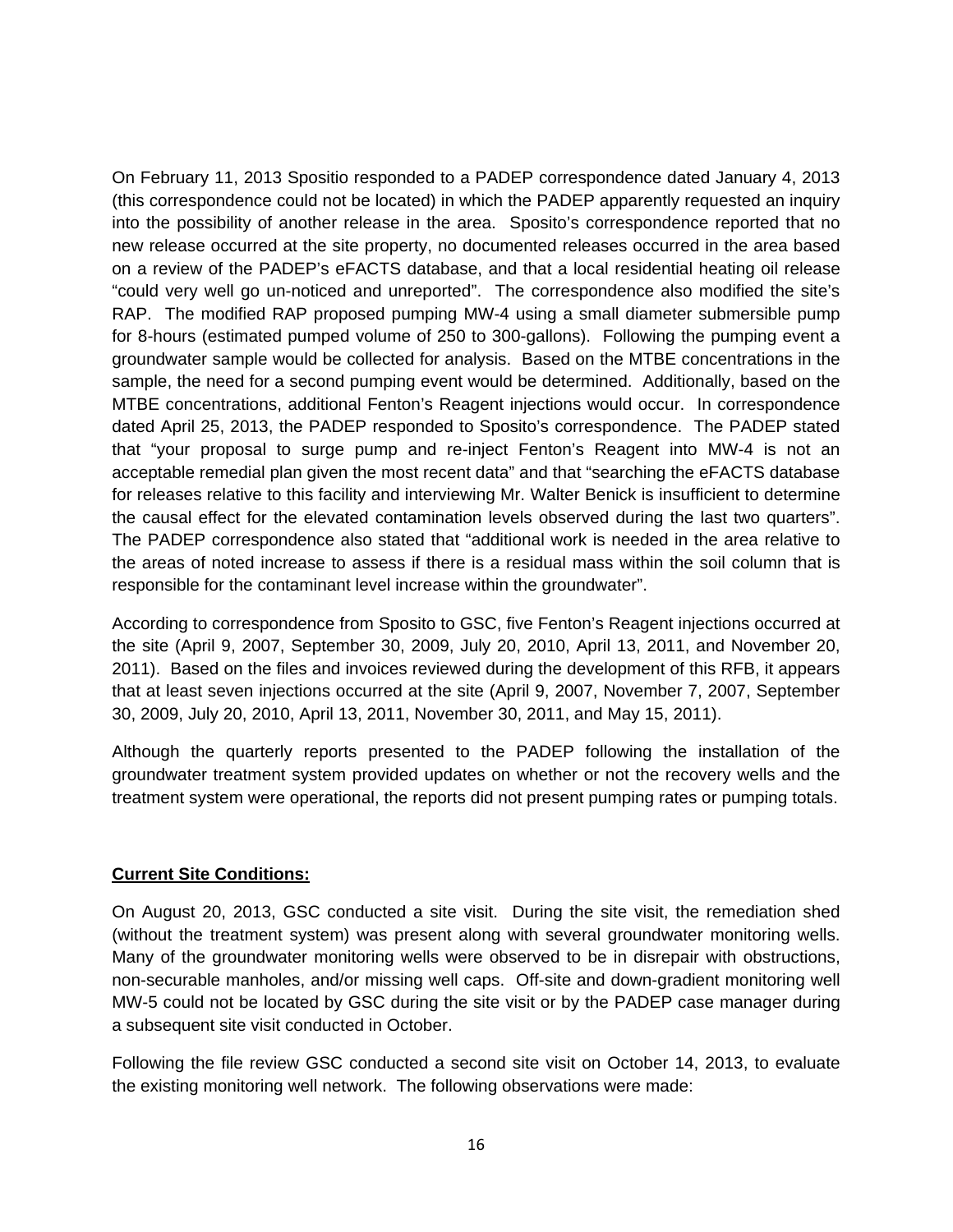- MW-1 This 2-inch diameter PVC well was observed to have an obstruction at approximately 17.5 fbg that prevented the measurement of groundwater and the bottom of the well. Additionally, the manhole lid could not be secured.
- MW-3 This 2-inch diameter PVC well was observed to have an obstruction at approximately 26 fbg that prevented the measurement of water and the bottom of the well.
- MW-4 This off-site down-gradient 2-inch diameter PVC well did not have a well cap and the manhole lid could not be secured.
- MW-5 This off-site down-gradient 2-inch diameter PVC well is missing the surface completion and is screened to the surface.
- MW-6 This 2-inch diameter PVC well was observed to have a depth-to-bottom (DTB) of 38.74 fbg. The log for this well (originally identified as MW-5) indicates the well's DTB is 45 fbg, suggesting that the well has several feet of silt in it. Additionally, the manhole lid could not be secured.
- MW-8 The lid to this monitoring well could not be removed during the site visit and so the condition of this well is unknown.
- MW-10 This off-site down-gradient 2-inch diameter PVC was observed to have a DTB of 35 fbg. The log for this well indicates the well's DTB is 39 fbg, suggesting that the well has several feet of silt in it. Additionally, the manhole lid could not be secured.
- RW-1 This 6-inch diameter PVC well was observed to have a pitless adapter and apparently inactive wiring in it. Additionally, the well did not have a well cap and the manhole lid could not be secured.
- RW-2 This 6-inch diameter PVC well was observed to have a pitless adapter and apparently inactive wiring in it. Additionally, the well did not have a well cap and the manhole lid could not be secured.

Based on a review of the most recent available groundwater chemistry data (presented in the "4<sup>th</sup> Quarter 2012 Remedial Action Progress Monitoring Report", dated December 17, 2012), dissolved-phase concentrations of MTBE, benzene, ethylbenzene, and naphthalene was present in groundwater above MSCs during the  $4<sup>th</sup>$  quarter 2012 groundwater sampling event conducted by Sposito. More specifically, dissolved-phase concentrations of benzene, MTBE, ethylbenzene, and naphthalene were present in point-of-compliance (POC) monitoring well MW-3 above MSC's, dissolved-phase concentrations of benzene and MTBE were present in RW-2 above MSCs, and dissolved-phase concentrations of MTBE was present in POC well MW-6 and off-site monitoring well MW-4 above MSCs. These results indicate that dissolved-phase concentrations of MTBE, and possibly benzene, extend beyond the property line to the north/northeast and dissolved-phase concentrations of benzene, MTBE, ethylbenzene, and naphthalene above MSCs extend beyond the property line to the east.

With regard to soil, based on the results of soil samples collected from the northern portion of the property (B-1 and B-2 collected in 2000 and B-4 and B-6 collected in 2006), the eastern portion of the property (B-10 collected in 2000 and B-1 and B-5 collected in 2002), and the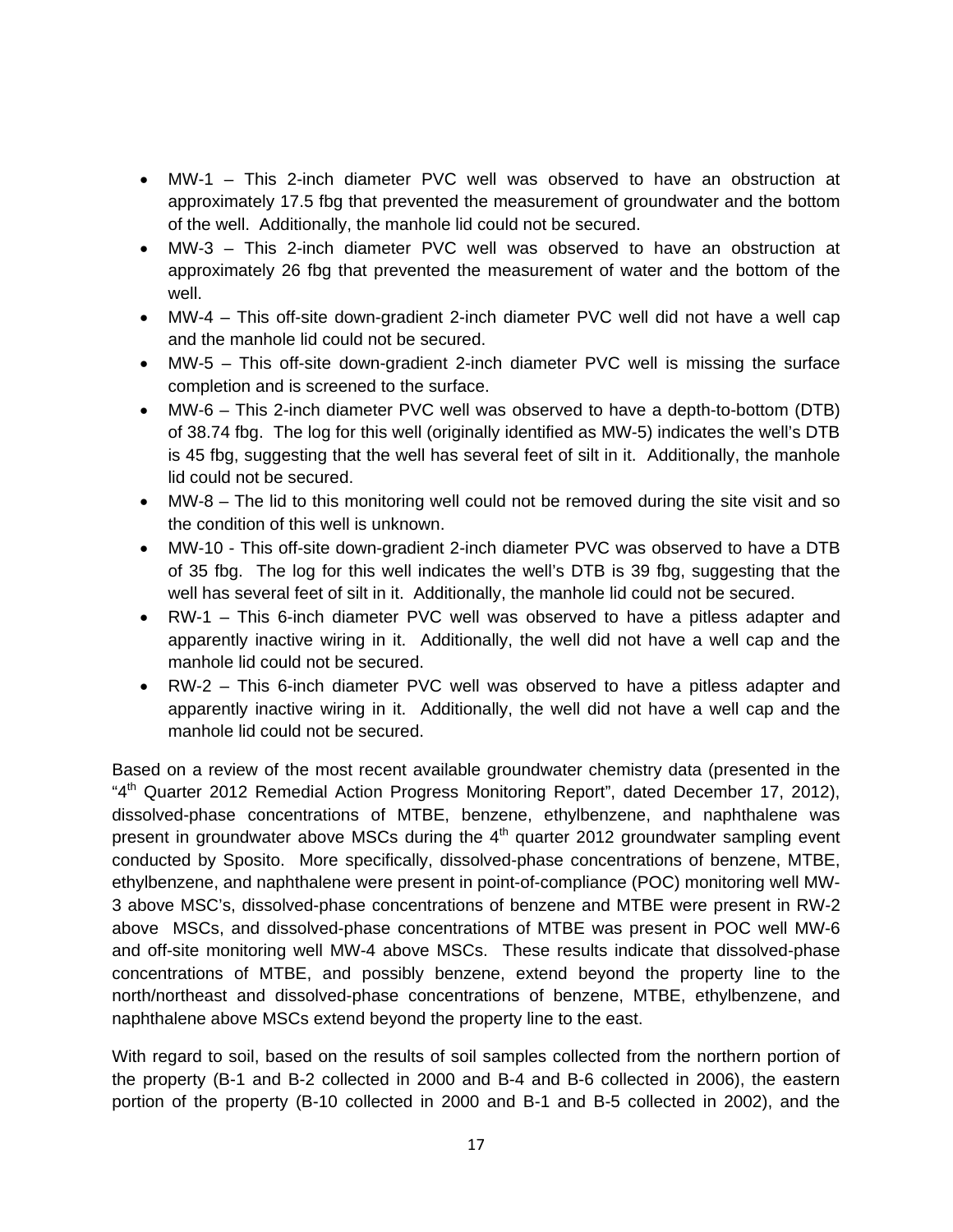southcentral portion of the property (B-9 collected in 2000), soil characterization is not complete laterally to the north, east, or south of the USTs.

## **USTs On-Site**

There are no known USTs on-site.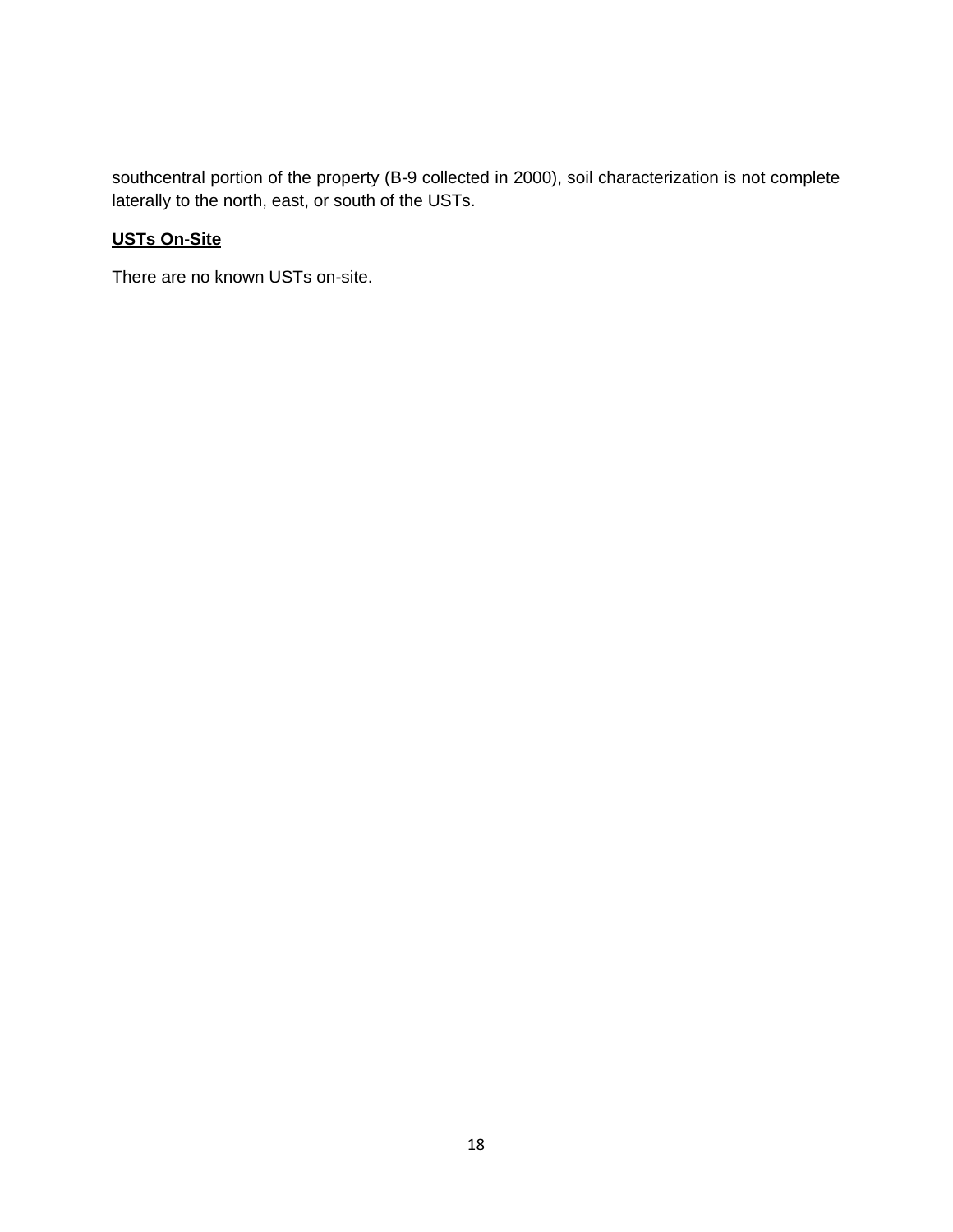# **Scope of Work (SOW)**

This RFB seeks competitive bids from qualified contractors to perform the activities in the Scope of Work (SOW) specified herein. The PADEP has reviewed this RFB and did not have any comments.

### **Objective**

The objective of this RFB is to execute the defined SOW that will gather additional soil chemistry, groundwater chemistry, and other subsurface information necessary to evaluate site conditions that will enable the submission of a SCR Addendum. Following the completion of the SOW specified in this RFB, the remaining corrective action activities necessary for the Solicitor to obtain relief from liability will either be competitively bid or the consultant selected for this RFB may be invited to continue work under a fixed-price contract.

## **Constituents of Concern (COCs)**

The Constituents of Concern (COCs) for this site are the volatile organic compounds (VOCs) listed on the pre-March 18, 2008 PADEP unleaded gasoline shortlist (benzene, toluene, ethylbenzene, total xylenes, cumene, naphthalene, and methyl tert-butyl ether (MTBE)).

### **General SOW Requirements**

The bidder's approach to completing the SOW shall be in accordance with generally accepted industry standards/practices and all applicable federal, state, and local rules, regulations, guidance, and directives. The latter include, but are not limited to, meeting the applicable requirements of the following:

- The Storage Tank and Spill Prevention Act (Act 32 of 1989, as amended),
- Pennsylvania Code, Title 25, Chapter 245 Administration of the Storage Tank Spill and Prevention Program,
- The Land Recycling and Environmental Remediation Standards Act of 1995 (Act 2), as amended),
- Pennsylvania Code, Chapter 250 Administration of Land Recycling Program, and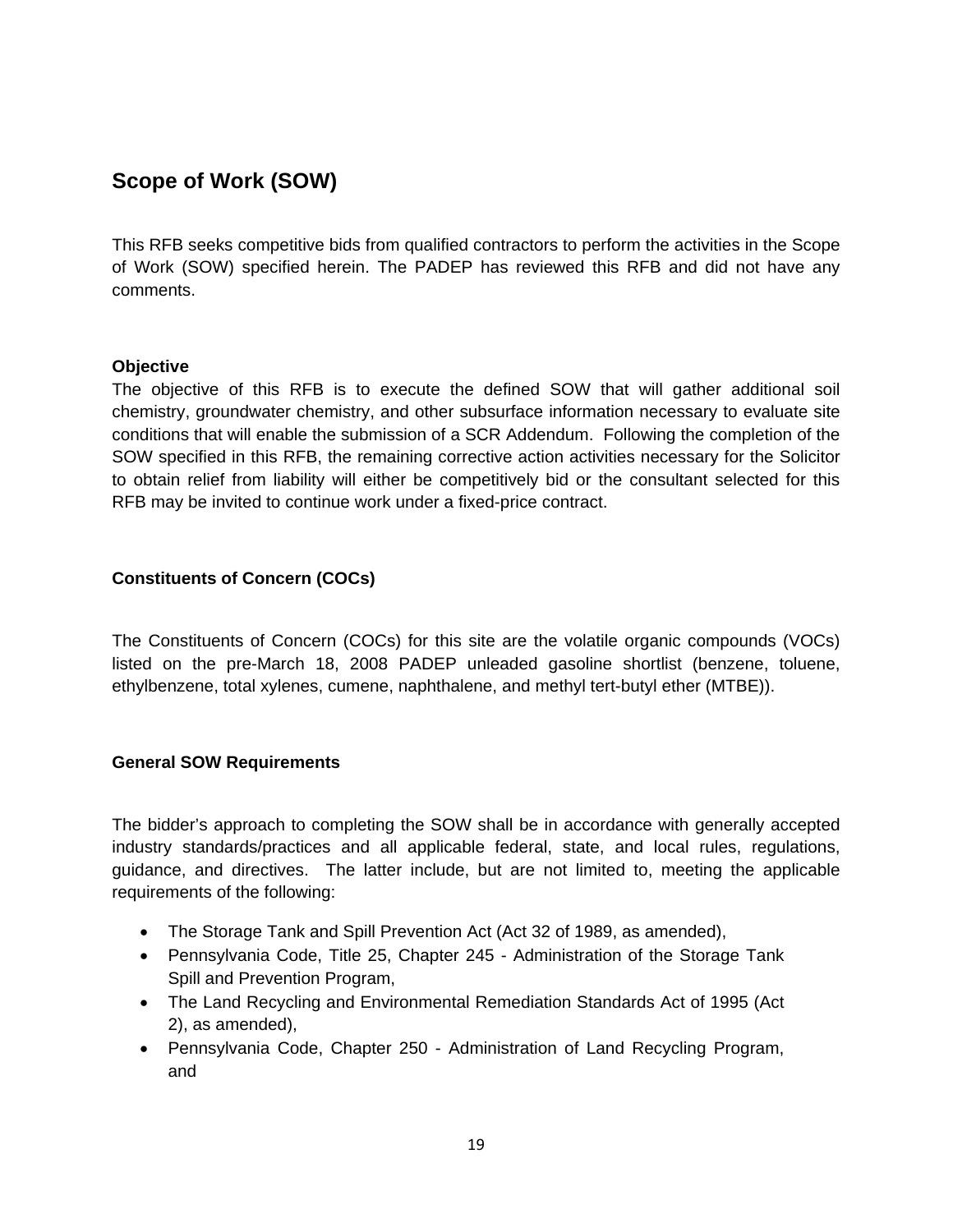Pennsylvania's Underground Utility Line Protection Law, Act 287 of 1974, as amended by Act 121 of 2008.

During completion of the milestone objectives specified below and throughout implementation of the project, the selected consultant shall: $1$ 

- Conduct necessary, reasonable, and appropriate project planning and management activities until the project (i.e., Remediation Agreement) is completed. Such activities may include Solicitor communications/updates, meetings, record keeping, subcontracting, personnel and subcontractor management, quality assurance/quality control, scheduling, and other activities (e.g., utility location). Project planning and management activities will also include preparing and implementing plans for Health and Safety, Waste Management, Field Sampling/Analysis, and/or other plans that are necessary and appropriate to complete the SOW, and shall also include activities related to establishing any necessary access agreements. Project planning and management shall include identifying and taking appropriate safety precautions to not disturb site utilities; including but not limited to, contacting Pennsylvania One Call as required prior to any ground-invasive work. As appropriate, project management costs shall be included in each bidder's pricing to complete the milestones specified below.
- Be responsible for coordinating, managing, and completing the proper management, characterization, handling, treatment, and/or disposal of all impacted soils, water, and derivative wastes generated during the implementation of this SOW. The investigation-derived wastes, including purge water shall be disposed of in accordance with standard industry practices and applicable laws, regulations, guidance, and PADEP directives. Waste characterization and disposal documentation (e.g., manifests) shall be maintained and provided to the Solicitor and the PAUSTIF upon request.
	- o **If the site is located in PADEP Southwest Region:** All investigation derived wastes shall be handled and disposed of per PADEP's Southwest Regional Office guidance. Investigation derived wastes include personal protective equipment, disposable equipment, soil and drill cuttings and groundwater obtained through monitoring well development and purging, as well as equipment decontamination fluids. Investigation derived wastes must be containerized in DOT-approved drums and staged on-site in a pre-determined location, pending results of laboratory analyses and selection of final disposal method(s). Each container must be labeled to indicate contents, site location

<sup>&</sup>lt;u> 1980 - Andrea Andrew Maria (h. 1980).</u><br>1980 - Andrew Maria (h. 1980).  $1$  As such, all bids shall include the costs of these activities and associated functions within the quote for applicable tasks/milestones.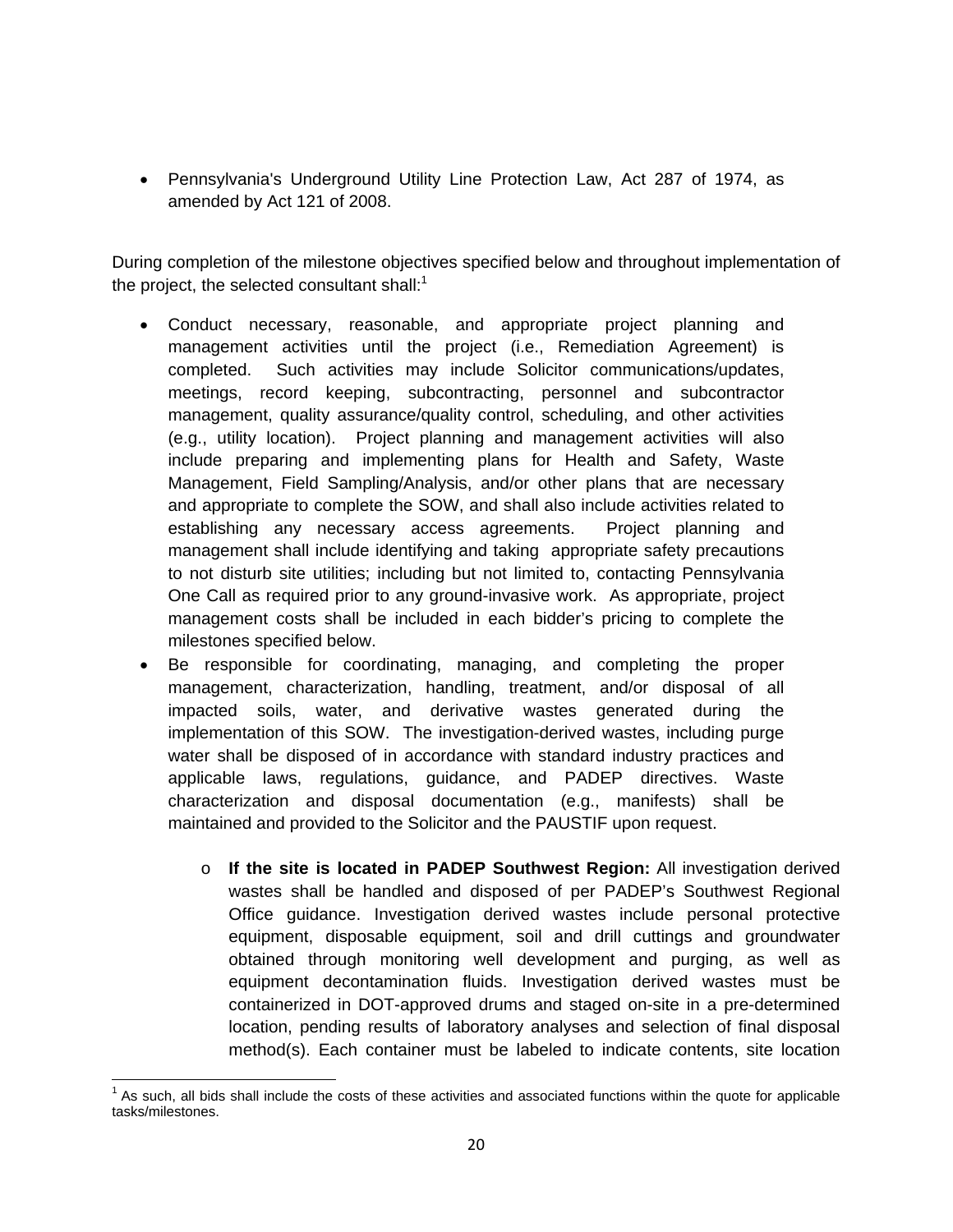and date of generation. It is the selected consultant's responsibility to conform with current PADEP Southwest Regional Office guidance requirements.

- o **If the site is located in any PADEP Region other than Southwest:** All investigation derived wastes shall be handled and disposed of per PADEP's Regional Office guidance. It is the selected consultant's responsibility to conform with current PADEP Regional Office guidance requirements in the region where the site is located.
- Be responsible for providing the Solicitor and facility operator with adequate advance notice prior to each visit to the property. The purpose of this notification is to coordinate with the Solicitor and facility operator to ensure that appropriate areas of the property are accessible. Return visits to the site will not constitute a change in the selected consultant's SOW or result in additional compensation under the Remediation Agreement.

### **Site –Specific Guidelines**

Not Applicable

### **Site –Specific Milestones**

#### Milestone A – Performance of a Professional Land Survey

All bidders are required to provide in Attachment 2 the cost to conduct a professional land survey of the site. The survey shall be conducted by a Pennsylvania-licensed land surveyor. The survey should include all principal site features (including but not limited to: buildings, walkways, areas of pavement, concrete, and grass, manholes, tops of well casings, catch basins, and valve boxes) and the site's property lines and rights of way.

Milestone B – Performance of a Geophysical Survey and an Engineering Evaluation of Underground Utilities

All bidders are required to provide in Attachment 2 the cost to perform a geophysical survey of the site and an evaluation of the underground utilities beneath the site. The geophysical survey and engineering evaluation of the underground utilities shall be conducted prior to intrusive characterization activities described within this SOW.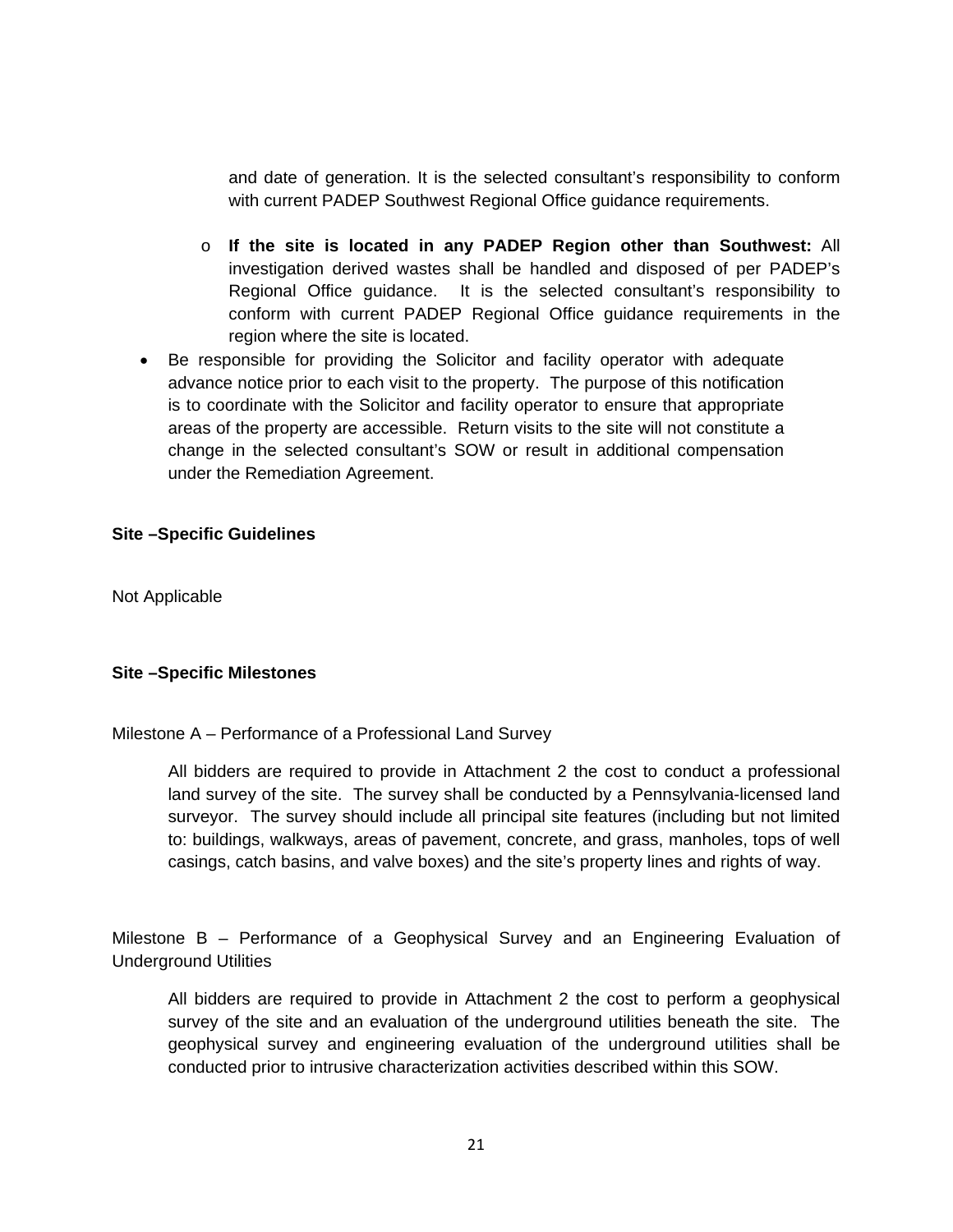The purpose of the geophysical survey is to attempt to identify and locate the historic UST excavation, potential unknown USTs, conveyance lines, and other underground utilities and features. It is anticipated that both electromagnetic (EM) and groundpenetrating radar (GPR) technologies would be employed.

The purpose of the underground utility evaluation is to locate and investigate possible contaminant migratory pathways. The evaluation should include (but not be limited to) storm sewers, sanitary sewers, water lines, and natural gas lines beneath the site property. The survey should extend to a distance of 50 feet beyond the property line in all directions. The evaluation should include any on-site laterals to these utilities which may have served or currently serve as preferential migration pathways for petroleum impacted water, potential separate phase liquid (SPL), and vapor. This evaluation should include a review of available municipal and authority plans of the utilities beneath West Main and Chestnut Streets.

### Milestone C –Soil Boring Installation and Soil Sampling

All bidders are required to provide in Attachment 2 the cost to perform a soil boring investigation on the site property. The selected bidder shall perform a soil investigation at the Site to characterize the lateral and vertical extent of petroleum impacts to soil and evaluate if the active soil and groundwater remediation programs conducted at the Site have been effective at reducing soil concentrations. Seventeen soil borings (SB-101 through SB-117) are proposed to characterize soil conditions at the Site. The approximate location of fifteen of the proposed soil borings (SB-101 through SB-115) are shown on Figure 4 in Attachment 3. The location of soil borings SB-116 and SB-117 shall be determined at the discretion of the selected bidder based on field observations made during the installation of soil borings SB-101 through SB-115 to allow for further vertical and/or horizontal investigation/delineation of suspected petroleum impacts. The location of soil borings SB-116 and SB-117 should be placed outside of the former remedial excavation boundary.

Based on historic groundwater sampling data, the selected bidder shall assume that permanently saturated soil begins at 35 fbg, and so all soil borings should be advanced to 35 fbg.

As shown on Figure 4, soil borings SB-101 through SB-109 shall be advanced around the perimeter of the former remedial excavation and soil borings SB-110 through SB-115 shall be advanced through the former remedial excavation. The selected bidder shall refer to the results of the geophysical survey prior to advancing the soil borings to validate their respective locations.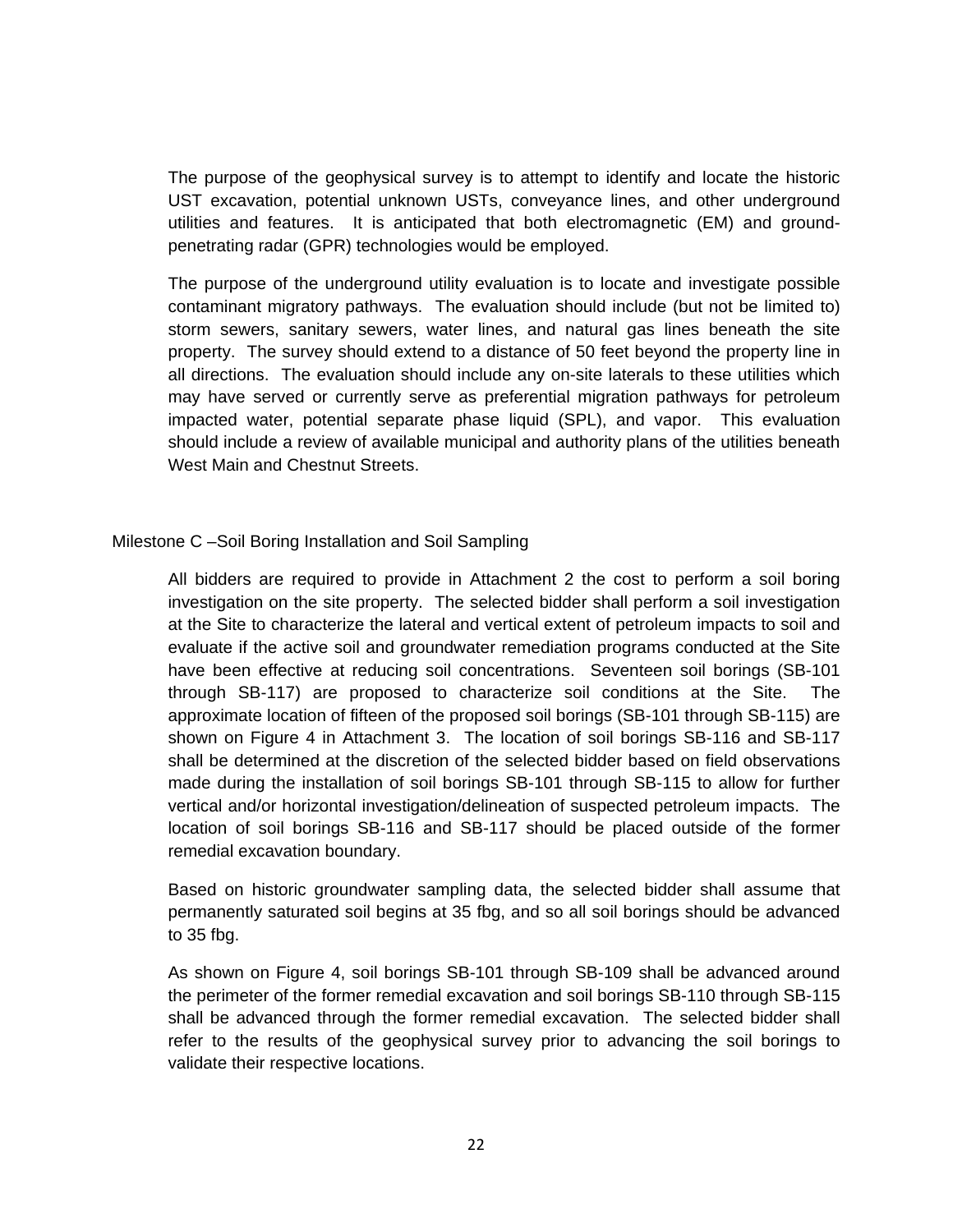The soil borings should be installed using hollow stem auger technology and soil samples should be collected from split spoons advanced ahead of the augers. Bidders shall assume for the purpose of this RFB that two discrete soil samples will be collected from each soil boring (a total of thirty-four (34) soil samples). Soil samples collected from the split spoons should be screened at two-foot intervals with a photoionization detector (PID) (using headspace measurements).

The first soil sample collected from soil borings SB-101 through SB-109 and SB-116 and SB-117 should be collected from the depth above 25 fbg that exhibits the greatest PID response and the second soil sample should be collected from the depth that exhibits the greatest PID response between 25 and 34 fbg.

The first soil sample collected from soil borings SB-110 through SB-115 should be collected from the depth between 25 fbg and 30 fbg that exhibits the greatest PID response and the second soil sample should be collected from the depth that exhibits the greatest PID response between 30 and 34 fbg.

In the absence of a PID response in any soil boring, the shallow soil sample should be collected from a depth of 26 fbg and the deep soil sample should be collected from a depth of 34 fbg.

Soil samples shall be collected in laboratory-provided containers in accordance with EPA Method 5035 and analyzed for the substances listed in the COC section of this RFB by EPA Method 5035/8260B.

In addition to the petroleum analytical samples, representative discrete soil samples should be collected from two soil borings located outside of the former remedial excavation every five feet (5', 10', 15', 20', 25', 30', and 35') and conveyed to a laboratory for grain size analysis including quantification of silt and clay content and fraction organic carbon. Assume for the purpose of this RFB, that fourteen (14) soil samples will be collected and analyzed based on the stratigraphy and soil types observed during the soil sampling.

Continuous geological logs should be prepared by or under the supervision of a Professional Geologist (PG) licensed in the Commonwealth for each boring advanced at the site using a either Modified Burmister or USCS.

All bidders are also required to provide an all-inclusive (mobilization, sample collection, sample analysis, etc.) fixed unit-rate cost to advance six additional soil borings with the collection and analysis of twelve soil samples. This cost will be used to determine possible additional Milestone payouts in the event that additional soil delineation is required to characterize the site. This information shall be provided in the Schedule of Unit Rates in Attachment 2.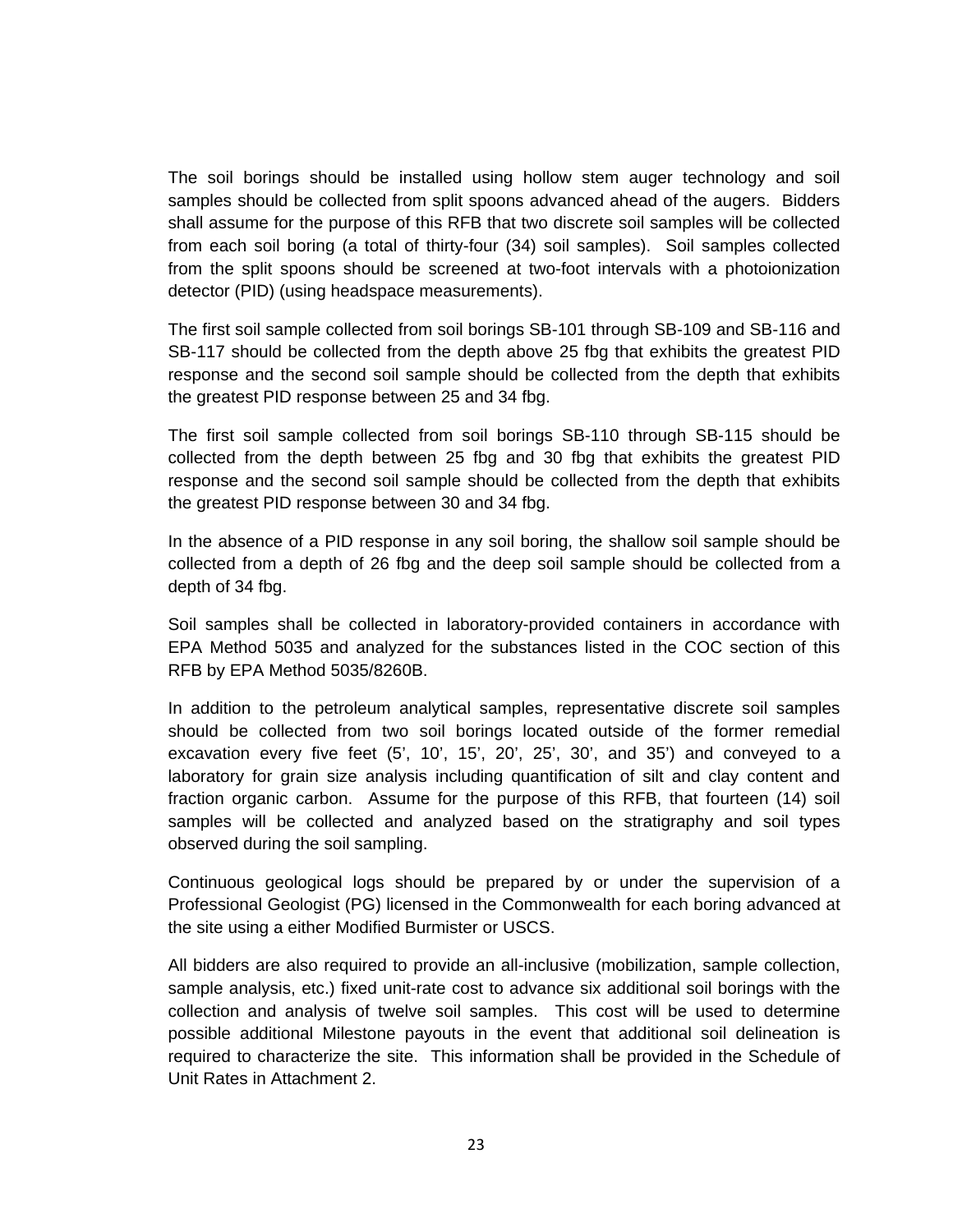Milestone D – Monitoring Well Installation, Development, Abandonment, and Refurbishment

All bidders are required to provide in Attachment 2 the cost to perform the tasks described below. Please include all reasonable and necessary costs associated with obtaining access to the alley way from Newport Township for work associated with monitoring wells MW-5 and MW-8 and from PennDot for work associated with monitoring wells MW-4, MW-8R, and MW-10. Figure 5 in Attachment 3 shows the approximate locations of the monitoring wells referenced in Milestone D.

- Abandon monitoring wells RW-1, RW-2, MW-3, and MW-10 (Figure 5). These monitoring wells should be abandoned in accordance with the PADEP's Groundwater Monitoring Guidance Manual (Document No. 383-3000-001). The abandonment of RW-1 and RW-2 shall include the removal of the wiring and the abandonment of the former remedial piping from the remedial shed to the wells. Additionally, the selected bidder shall remove the surface completions (manholes) and repair the disturbed surface area (including where the remedial piping associated with RW-1 and RW-2 is cut below grade) to match the surrounding grade.
- Over-drill and recomplete monitoring wells MW-1 and MW-5. Monitoring well MW-1 should be installed to a total depth of 50 fbg and MW-5 should be installed to a total depth of 40 fbg. Both wells should be over-drilled and installed using HSA drilling techniques and constructed with 2-inch diameter PVC materials. Monitoring well MW-1 should be constructed with 10 feet of riser and 40 feet of screen and MW-5 should be constructed with 5 feet of riser and 35 feet of screen. Monitoring wells MW-1 and MW-5 shall be completed at the surface with a securable manhole, set in concrete flush with the ground surface. A locked, pressure fit, watertight cap shall be used to prevent the infiltration of surface runoff and rainwater and to restrict access by unauthorized individuals. Well logs should be prepared for MW-1 and MW-5 by or under the supervision of a PG.
- Installation of three groundwater monitoring wells, replacement monitoring well MW-3R, MW-7R, and MW-8R. Replacement well MW-3R shall be installed to the east of the abandoned MW-3 location along the site's eastern property boundary. Proposed monitoring well MW-7R shall be installed between the former UST excavation and the site building. Proposed monitoring well MW-8R shall be installed in the general vicinity of the southeastern corner of West Main Street and Chestnut Street. The monitoring wells shall be installed to a total depth of 50 fbg using hollow stem auger (HSA) drilling techniques. The monitoring wells shall be constructed of 2-inch PVC materials with 10 feet of riser and 40 feet of screen. Continuous geological logs should be prepared by or under the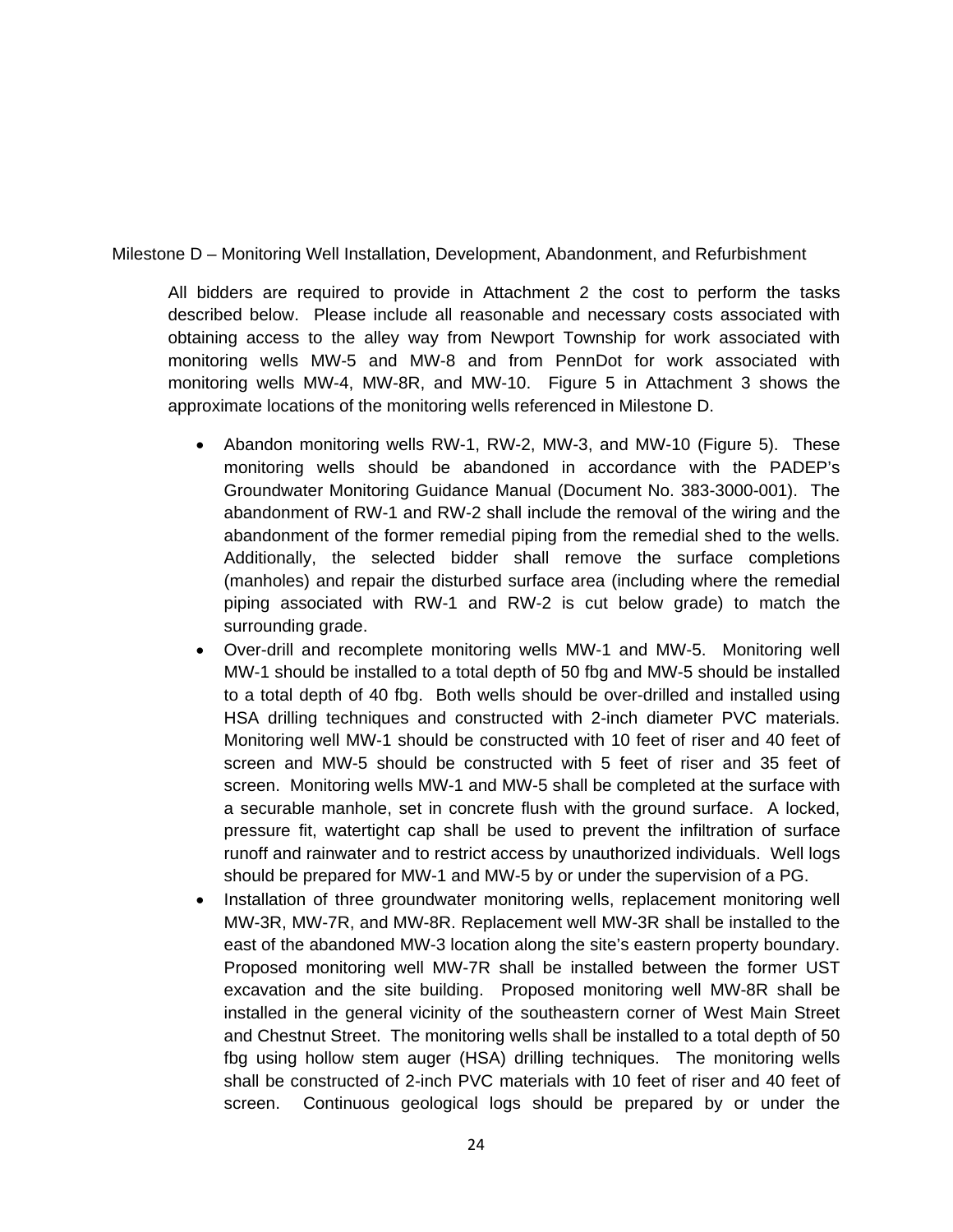supervision of a PG using the same standard and consistent classification system used in Milestone C. The monitoring wells shall be completed at the surface with a securable manhole, set in concrete flush with the ground surface. A locked, pressure fit, watertight cap shall be used to prevent the infiltration of surface runoff and rainwater and to restrict access by unauthorized individuals.

- Recomplete the surface completions of monitoring wells MW-2, MW-4, and MW-6. The surface completions of these monitoring wells shall be recompleted with new flush mounted manholes that allow for the securing of the wells with locked, pressure fit, watertight caps used to prevent the infiltration of surface runoff and rainwater and to restrict access by unauthorized individuals.
- Develop monitoring wells MW-1, MW-2, MW-3R, MW-4, MW-5, MW-6, MW-7R, and MW-8R. The development of these monitoring wells should be performed in accordance with the PADEP's Groundwater Monitoring Guidance Manual (Document No. 383-3000-001).
- Following the surface completion of each well, the tops of casings of the eight monitoring wells in the newly established monitoring well network (MW-1, MW-2, MW-3R, MW-4, MW-5, MW-6, MW-7R, and MW-8R) shall be vertically and horizontally surveyed by a Pennsylvania-licensed land surveyor to allow for the calculation of groundwater elevations across the site.

#### Milestone E – Soil Gas Sampling

All bidders are required to provide in Attachment 2 the cost to install one soil gas sampling point and sample it twice. The selected bidder shall install the soil gas sampling point outside the former excavation, between the excavation boundary and the Site building (approximate location shown on Figure 5 included in Attachment 3).

Bidders shall install the soil gas sampling assembly in a 2-inch diameter soil boring advanced to a depth of approximately 10 fbg. The soil gas sampling assembly shall consist of polytetrafluoroethylene (PTFE) tubing connected to a 6-inch long stainless steel mesh screen by a barbed or compression-type fitting and an anchor that is threaded onto the bottom of the screen. The mesh screen and anchor shall rest on top of a 6-inch deep sand sump placed at the bottom of the borehole. Sand shall then be poured into the boring to no more than 6 inches above the top of the mesh screen. The remaining annulus shall then be sealed to approximately 6 inches from the surface with hydrated bentonite chips. The PTFE tubing shall then be capped at the surface and secured inside a flush-mounted manhole set in concrete flush with the surface. Bidders may propose an alternative soil gas sampling assembly that will allow for the collection of soil gas samples from the depth specified above.

Two rounds of samples shall be collected from each soil vapor sampling point. The samples should be collected at least 14 days apart with the first sampling event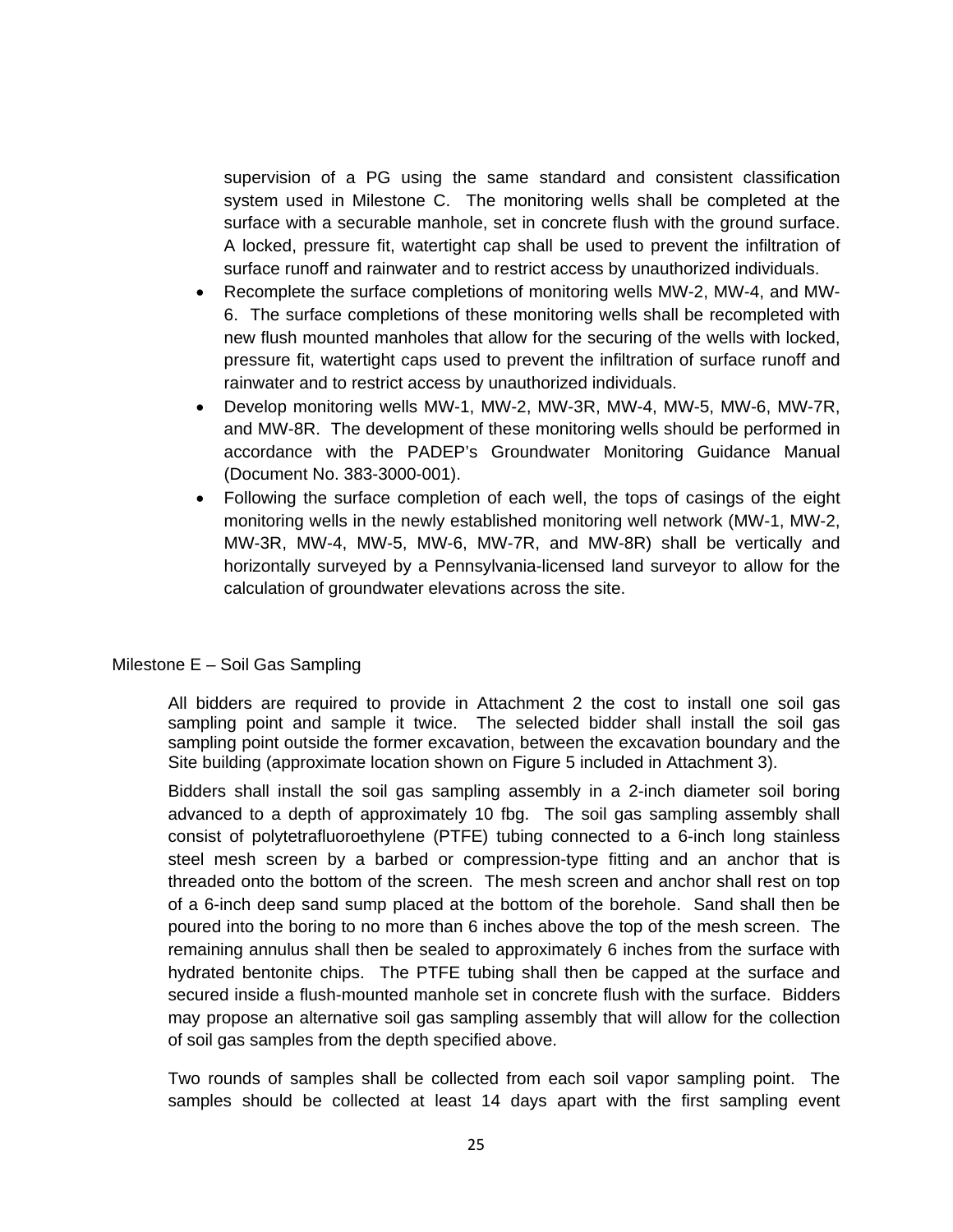occurring no sooner than 72 hours after the installation of the sampling point. Soil vapor samples shall be collected in 6-liter laboratory-provided stainless steel evacuated cylinders connected to laboratory-calibrated flow controllers set to a maximum flow rate of 200 ml/min. QA/QC for each sampling event shall consist of one ambient air sample. All samples shall be analyzed for the substances listed in the COC section of this RFB by EPA Method TO-15 by a NELAP-certified laboratory.

### Milestone F – Single Well Aquifer Testing

All bidders are required to provide in Attachment 2 the cost to perform single well aquifer testing ("slug tests"). Both rising head and falling head tests shall be performed in accordance with standard industry practices and applicable guidance on monitoring wells MW-5 and MW-7R. The aquifer test data should be analyzed by, or under the direction of, a PG licensed in the state of Pennsylvania using standard industry practices and applicable guidance.

### Milestone G – Groundwater Sampling

All bidders are required to provide in Attachment 2 the cost to conduct two comprehensive groundwater sampling events. The first groundwater sampling event shall occur no sooner than two weeks after the development of monitoring wells MW-1, MW-2, MW-3R, MW-4, MW-5, MW-6, MW-7R, and MW-8R (Milestone D). The second sampling event shall occur no sooner than two weeks after the first sampling event. All wells shall be gauged for the presence of separate-phase product (SPL) and to measure the depth-to-water prior to purging and the collection of groundwater samples during each sampling event. All groundwater samples shall be collected in laboratory-provided containers and analyzed for the substances listed in the COC section of this RFB by EPA Method 5030B/8260B.

All bidders are also required to provide an all-inclusive, per-well, fixed, unit-rate for a reduction in the number of groundwater monitoring wells sampled. This cost will be used to determine the applicable Milestone payout in the event that one or more wells cannot be sampled (wells are inaccessible, dry, etc.). This information shall be provided in the Schedule of Unit Rates in Attachment 2.

Milestone H – Preparation and Submission of a Site Characterization Report Addendum

All bidders are required to provide in Attachment 2 the cost to prepare and submit a Site Characterization Report (SCR) Addendum. Following the completion of Milestones A through G, the selected bidder shall prepare an SCR Addendum that documents and discusses the data obtained and the conclusions drawn from the completion of the SOW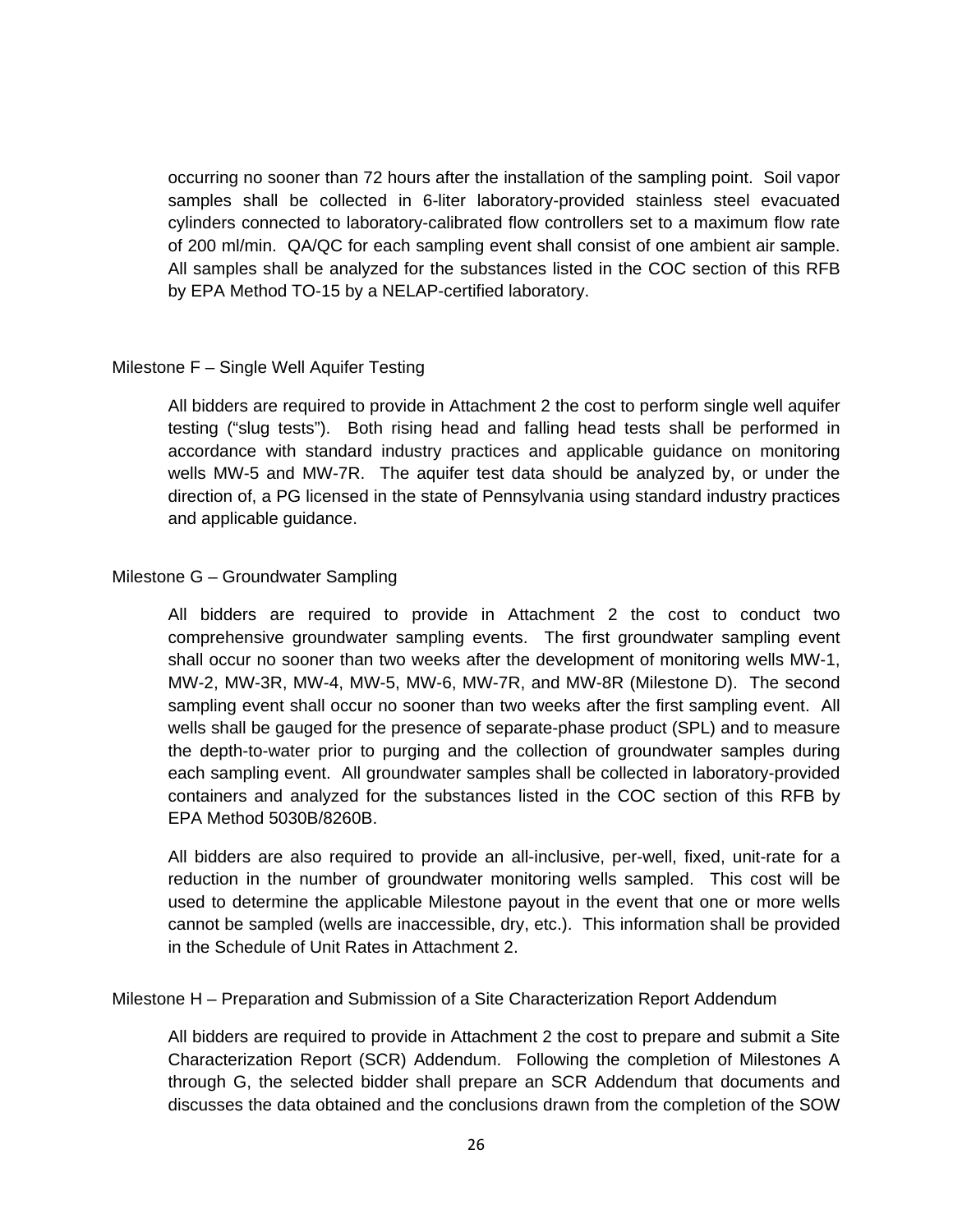contained within this RFB. The selected bidder shall include, as necessary, additional investigation work required for the successful characterization of the site. Additionally, the selected bidder shall incorporate a vapor intrusion evaluation with regard to the unleaded gasoline release into the SCR Addendum by comparing the results of the soil, groundwater, and soil gas data collected as a result of work described within this RFB to the PADEP's Vapor Intrusion Guidance Screening Values.

Tables, figures, and other attachments that support the text shall include but not be limited to the following:

- Updated comprehensive historical groundwater elevation data;
- Updated comprehensive historical groundwater analytical data;
- Site map (showing surveyed site boundaries and pertinent site features);
- Monitoring well and soil boring location maps;
- Groundwater elevation isopleth maps for each comprehensive sampling round conducted as part of this RFB;
- Groundwater chemistry concentration isopleth (plume) maps for each analyte found to be above the RUA MSC in any well for each sampling round conducted as part of this RFB;
- Updated comprehensive historical soil analytical data;
- Laboratory analytical reports for groundwater and soil with chains of custody and field sampling documentation;
- Soil boring logs for new soil borings and well logs for groundwater monitoring wells;
- Results of the engineering survey; and
- Results of the geophysical survey.

Additionally, the selected bidder shall conduct a receptor survey for potential future remedial actions. The selected bidder shall perform the following tasks:

- 1. Review the PA Groundwater Information System (PAGWIS) records available from the PA Topographic and Geologic Survey website. This task shall include plotting all recorded wells within a  $\frac{1}{2}$ -mile radius of the Site on a map and including a copy of the database records for that search distance in an appendix to the SCR, and
- 2. Perform a Pennsylvania Natural Diversity Inventory (PNDI) environmental review to evaluate for the presence of special concern species and resources. This review can be performed over the internet at http://www.gis.dcnr.state.pa.us/hgiser/Login.aspx.

The selected bidder shall prepare the SCR Addendum in draft form for review and comment by the Solicitor and the PAUSTIF prior to submitting it to the PADEP. The bidders' schedule shall provide two weeks for this review.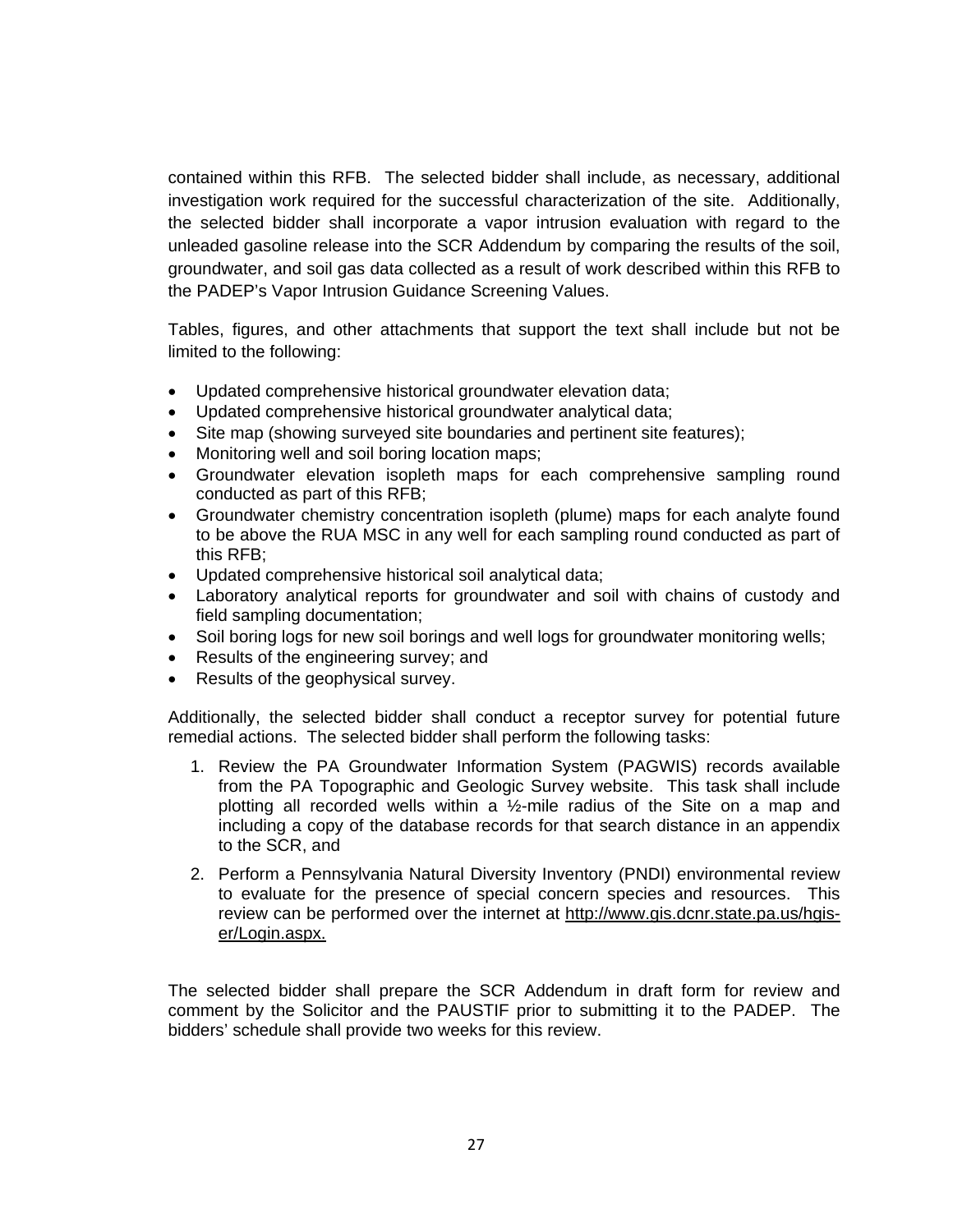### **Additional Information**

In order to facilitate PAUSTIF's review and reimbursement of invoices submitted under this claim, the Solicitor requires that project costs be invoiced by the Milestone identified in the executed Remediation Agreement. Actual milestone payments will occur only after successful and documented completion of the work defined for each milestone. The selected consultant will perform only those tasks/milestones that are necessary to reach the Objective identified in this RFB. Selected consultant will not perform, invoice, or be reimbursed for any unnecessary work completed under a Milestone.

Any "new conditions", as defined in Attachment 1, arising during the execution of the SOW for any of the milestones may result in termination of or amendments to the Remediation Agreement. Modifications to the executed Remediation Agreement will require the written approval of the Solicitor and the PAUSTIF. PADEP approval may also be required.